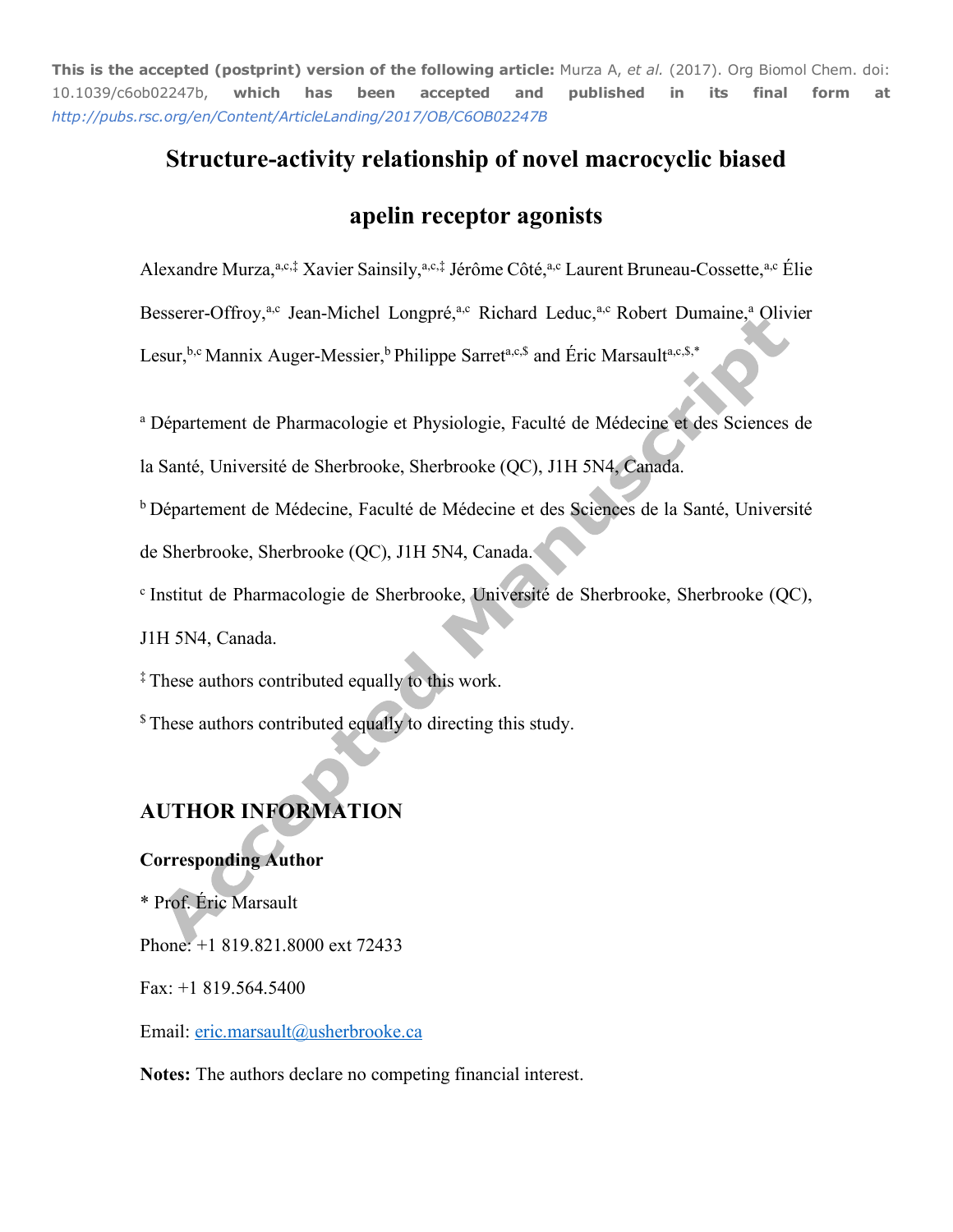# **Abstract**

Apelin is the endogenous ligand for the G protein-coupled receptor APJ and exerts a key role in regulating cardiovascular function. We report here a novel series of macrocyclic analogues of apelin-13 where the C- and N-terminal exocyclic residues as well as the macrocycle composition were chemically-modified to explore the structure-activity relationships of these compounds on the APJ receptor. To this end, we investigated the binding properties of these analogues and monitored their ability to modulate the Gprotein-dependent and G-protein-independent signalling pathways. In this series, the position and the aromatic properties of the C-terminal residue is a critical determinant for APJ interaction and β-arrestin recruitment, as previously demonstrated for linear apelin-13 derivatives. This study also led to the identification of compound **18** displaying an affinity in the micromolar range and a drastically simplified chemical structure, thus representing a promising starting point for further development of new macrocyclic analogues. We finally discovered compounds **4**, **11** and **15**, three potent G protein-biased apelin receptor agonists exhibiting affinity in the nanomolar range for APJ. These macrocyclic compounds represent very useful pharmacological tools to explore the therapeutic potential of the apelinergic system.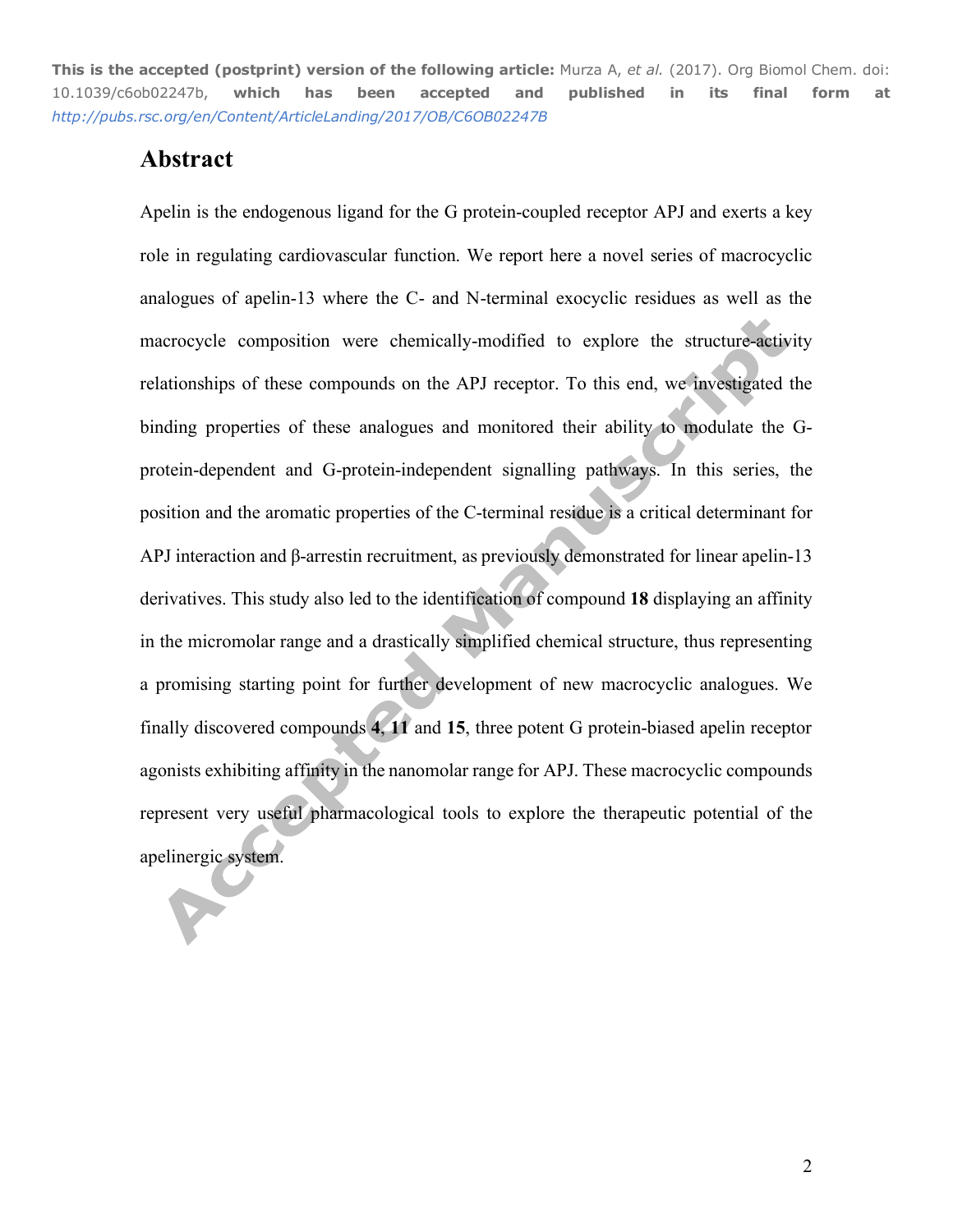# **Introduction**

The apelin receptor (APJ, APLNR, or angiotensin receptor-like 1) is a member of the class A G-protein-coupled receptor (GPCR) superfamily and shares 31% sequence identity with the angiotensin II receptor type  $1$  (AT1R).<sup>1</sup> APJ was deorphanized in 1998 when its endogenous ligand, apelin, was isolated from bovine stomach extracts. <sup>2</sup> Apelin is derived from a 77-amino acid precursor, pre-proapelin, which is converted into several isoforms of different lengths after proteolysis: apelin-36, -17, -13 (or its pyroglutamate analogue Pyr1 apelin-13),<sup>2-4</sup> the latter being the major form in circulation.<sup>5</sup> The apelinergic system has been detected in many peripheral tissues, such as the heart, kidney and pancreas, as well as in the central nervous system, especially the hypothalamus and spinal cord.<sup>3,6–8</sup> The apelin/APJ complex has been associated with diverse therapeutic indications, such as diabetes, obesity, gastrointestinal diseases, cancer and HIV infection. 9,10 However, the most notable and described role of the apelinergic system remains its association with the cardiovascular system homeostasis, where it exerts vascular and inotropic effects.<sup>11-14</sup> Indeed, intravenous administration of apelin-13 causes a lowering of mean arterial pressure (MAP) in rodents via a nitric oxide (NO)-dependent mechanism<sup>2,3,15</sup> as well as in healthy volunteers or patients exhibiting heart failure. 16,17 Activation of APJ triggers intracellular G-protein-dependent signalling pathways such as inhibition of forskolin-induced cAMP production,<sup>4,6</sup> and phosphorylation of extracellular signal-regulated kinases 1/2 (ERK1/2), Akt and p70S6K.<sup>18-20</sup> Upon activation, APJ also recruits both β-arrestin1 and β-arrestin2 and internalizes through different intracellular trafficking routes depending on the agonist.<sup>21</sup> Recently, a second endogenous ligand of APJ named ELABELA/Toddler was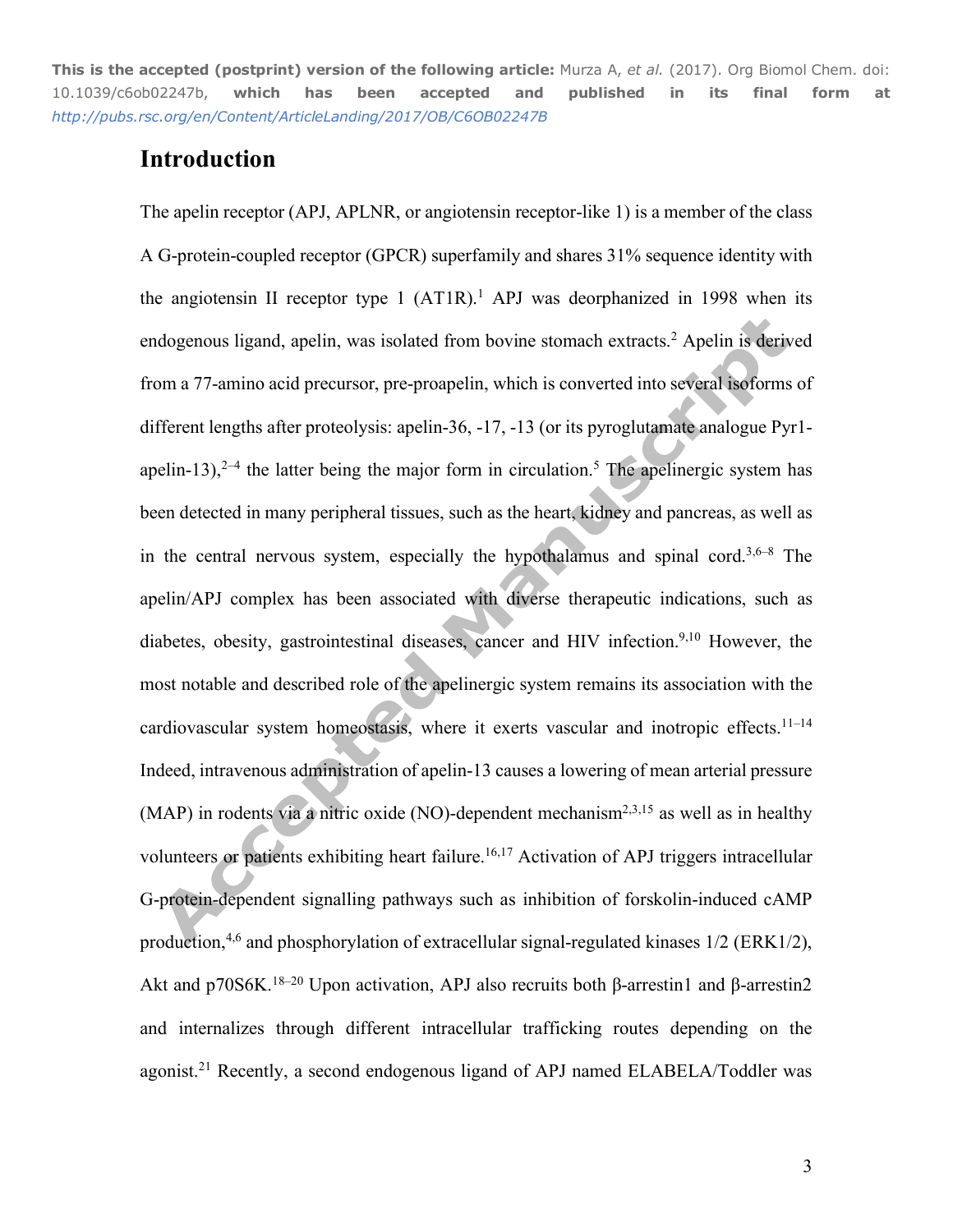> discovered.<sup>22,23</sup> Similarly to apelin, ELABELA activates the  $Ga_{i/o}$ -dependent signalling pathways, recruits  $\beta$ -arrestins and efficiently modulates the cardiovascular system.<sup>24,25</sup> The conformation of apelin-17 in solution was elucidated by 2D NMR and circular dichroism, demonstrating no α-helical or β-sheet secondary structure.<sup>26</sup> However, the Arg2-Pro3-Arg4-Leu5 moiety of apelin-13 was reported to adopt a more ordered structure. This hypothesis is further supported by molecular modeling studies<sup>27</sup> and alanine scan that pinpoint Arg2, Arg4 and Leu5 as key residues involved in binding to APJ and in  $Ga_{1/0}$ dependent signalling. <sup>6</sup> The C-terminal Phe residue of apelin-13 also plays a critical role for APJ interaction and activation.  $6,28-31$  The structure-activity relationship (SAR) of apelin is the subject of a growing body of literature and was reviewed recently.<sup>32</sup> Of particular interest, the use of macrocyclic derivatives of the endogenous ligands of APJ appears to be a promising avenue to better probe the SAR of the apelin/APJ complex. Indeed, to interact with its target, the ligand has to adopt a bioactive conformation, which increases the entropic costs. If constrained in a binding conformation, the requisite rearrangement to bind to the target is lower, thus increasing affinity. <sup>33</sup> Thus, constraining the ligand via macrocyclization is a viable strategy for pre-organizing a binding conformation. Several groups have already exploited this strategy to design macrocyclic analogues of apelin-13 (**Figure 1**). The endocyclic position of the main pharmacophore of apelin-13, Arg2-Pro3- Arg4-Leu5, was explored and led to molecular modeling studies that suggest the presence of a β-turn. <sup>27</sup> This group also reported the discovery of a cyclic bivalent apelin receptor antagonist exhibiting an affinity of 93 nM based on Arg2-Pro3-Arg4-Leu5 moiety. 34 Likewise, using molecular dynamics simulations of apelin/APJ interactions, Brame and coworkers recently reported a macrocyclic analogue of apelin-13, MM07, where Cys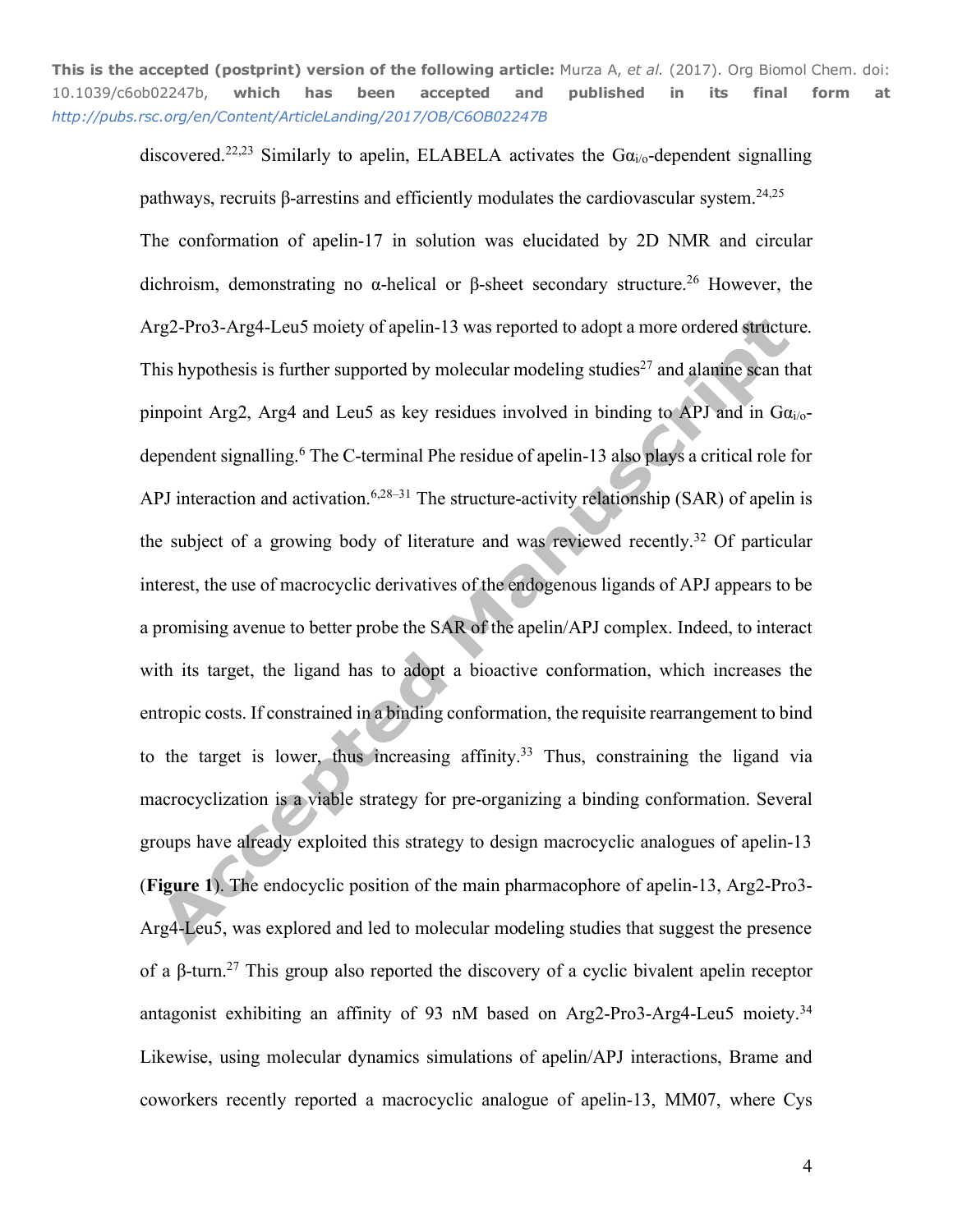> residues were incorporated to cyclize by a disulfide bridge the crucial pharmacophore mentioned above. <sup>35</sup> This macrocycle, described as a biased compound toward G-protein activation versus β-arrestins recruitment, caused a dose-dependent increase in cardiac output following intravenous administration to rats and raised forearm blood flow in healthy volunteers. A patent (US 2013/0196899 A1) also reports a series of bridged apelin-13 derivatives using a variety of linkers such as disulfides, esters and amides (**Figure 1**). In order to further investigate the SAR of the apelin-13/APJ system, we designed and synthesized a novel series of macrocyclic analogues of apelin-13 bridged with alkene functions. These compounds were assessed in binding affinity and a bioluminescence resonance energy transfer (BRET) assay was conducted from the activation of  $Ga_{i1}$  and Gα<sub>oA</sub> subunits to the recruitment of β-arrestins1 and 2 in order to define their signalling profiles. Finally, the impact on blood pressure of selected macrocycles was evaluated.

> > 5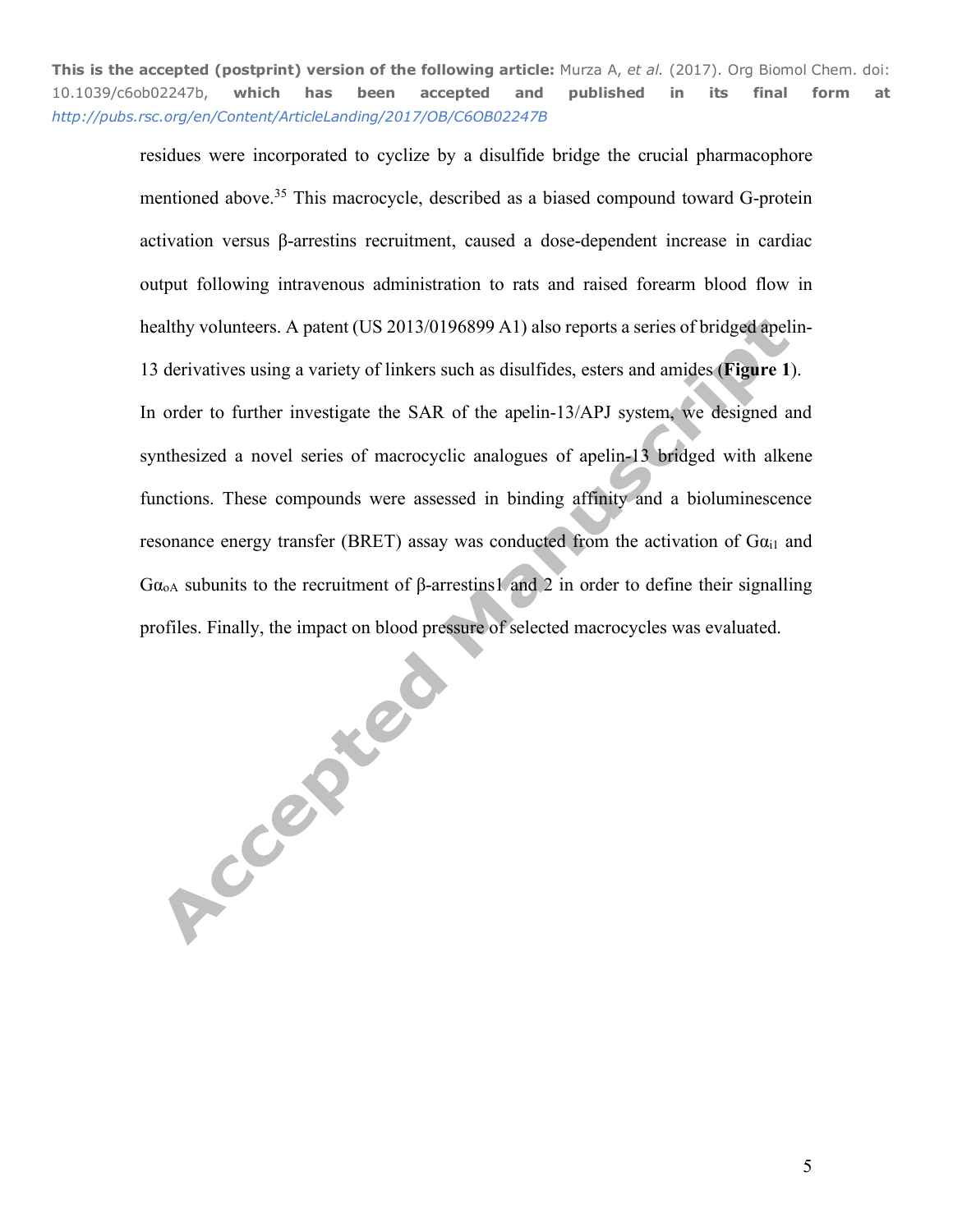## **Results and Discussion**

#### **Design and synthesis of macrocyclic analogues of apelin-13**

Macrocycles were synthesized on solid phase using the Fmoc strategy as depicted in Scheme 1. Peptide elongation was carried out as described previously.<sup>30</sup> Briefly, the first Fmoc N-protected C-terminal amino acid was anchored to Wang resin (loading of 0.3 mmol/g) via a Mitsunobu reaction in the presence of triphenylphosphine (PPh<sub>3</sub>) and diisopropylazodicarboxylate (DIAD) in tetrahydrofuran (THF). Unreacted hydroxyl groups were capped with a mixture of DCM/MeOH/DIPEA (7/2/1). The Fmoc group was deprotected with a solution of piperidine/*N,N*-dimethylformamide (DMF, 1/5). The following Fmoc N-protected amino acids were then coupled stepwise in the presence of [*O*-(7-azabenzotriazol-1-yl)-1,1,3,3-tetramethyluronium hexafluorophosphate] (HATU) and DIPEA in DMF. At the end of peptide elongation, the alkene functions of the two allylglycines were cyclized via Ring Closing Metathesis(RCM), carried out with Hoveyda-Grubbs second generation catalyst in 1,2-dichloroethane under microwave irradiation.<sup>36-38</sup> This reaction, when used on solid phase, is associated with a pseudo-high dilution phenomena avoiding the undesirable formation of dimers. <sup>39</sup> To be noted, this step led to a mixture of unseparable (*E*) and (*Z*) isomers. Final resin cleavage with simultaneous side chain deprotection was performed with a mixture of trifluoroacetic acid (TFA)/H2O/triisopropylsilane (TIPS) (**Scheme 1**). The crude product, obtained after precipitation in *tert*-butyl methyl ether (TBME), was purified by reverse-phase chromatography, leading to the desired compounds with >95% purity, as determined by ultra-high performance liquid chromatography-mass spectrometry (UPLC-MS).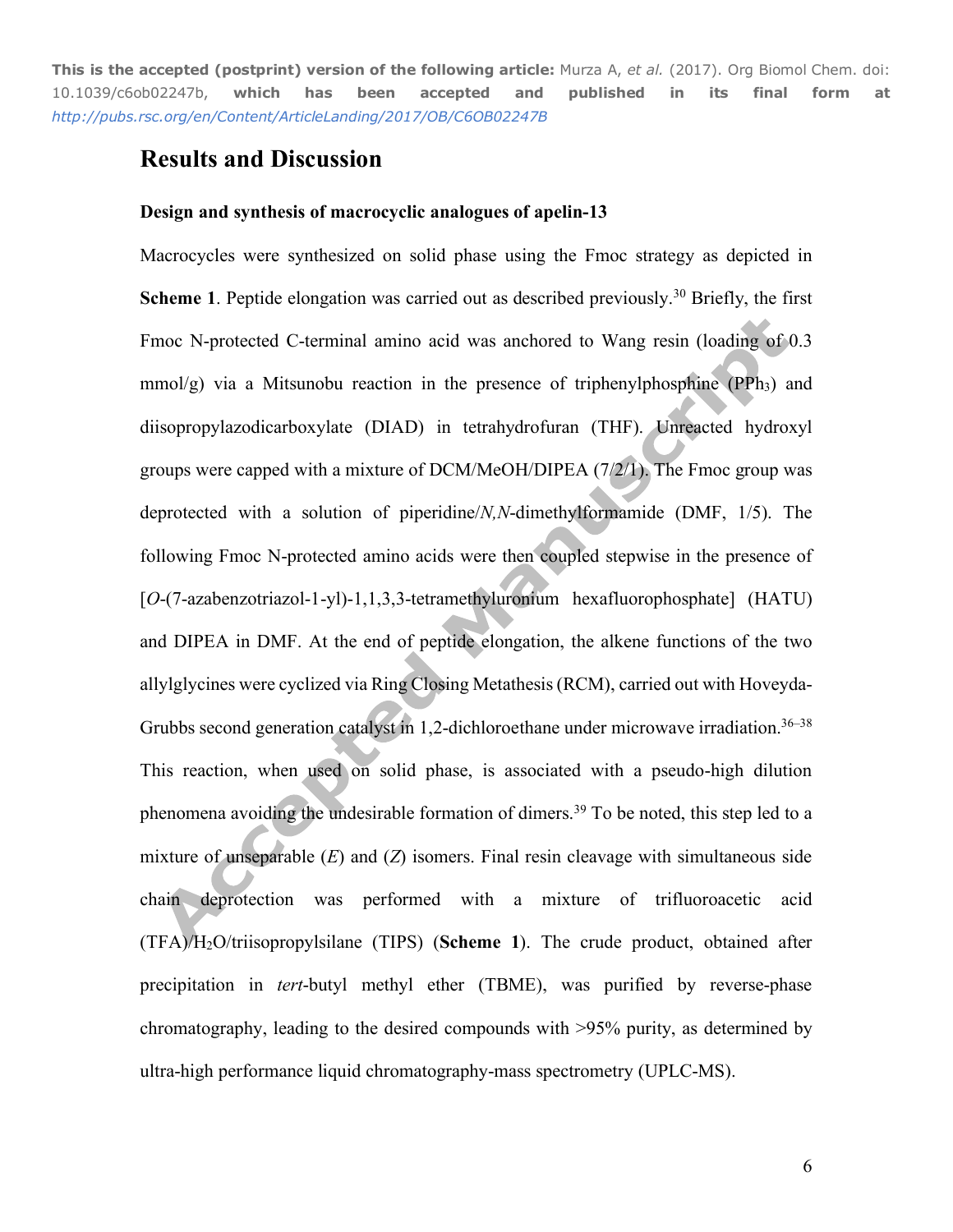> The design of the macrocyclic analogues of apelin-13 was based on the structure-activity relationship (SAR) described in the literature. The N-terminal residues Arg2-Pro3-Arg4- Leu5-Ser6 are important for binding to APJ.<sup>6,30</sup> Molecular modeling studies suggest that the Ser6 side chain would form a hydrogen bond with the Leu5 backbone carbonyl group thus stabilizing a β-turn, a conformation that favours interactions with the APJ receptor.<sup>27</sup> The C-terminal Phe13 residue of apelin-13 also plays a pivotal role, since it can modulate affinity for APJ, recruitment of β-arrestins, and is crucial for receptor internalization. 6,28,30,31 Therefore, apelin-13 possesses two distant pharmacophores that constitute the scaffold of this series of macrocycles. The alanine scan performed by Medhurst *et al.* showed that His7Ala and Met11Ala mutations in apelin-13 have no impact on binding and signalling. <sup>6</sup> With this in mind, we replaced these amino acids by allylglycine residues, pivotal for RCM, thereby positioning the macrocycle between the two important epitopes of apelin-13 as described in **Table 1**. Finally, Pro12 residue was initially removed and the N-terminal Pyr1 residue was deleted considering its lack of influence for APJ interaction. <sup>6</sup> Gratifyingly, compound **1** exhibited an affinity in the nM range with a 20-fold loss versus apelin-13  $(K<sub>i</sub> 7.1$  nM and 0.37 nM, respectively). This represents a good starting point, confirming that the macrocycle is well positioned and the global analogue conformation still fits into the binding pocket of APJ. The subsequent sections describe SAR investigation around this macrocyclic template.

## **Modifications of the exocyclic C-terminal residue**

We previously described that the C-terminal Phe13 residue of apelin-13 is a key modulator of binding affinity as well as cAMP and  $\beta$ -arrestin2 signalling.<sup>29–31</sup> To better understand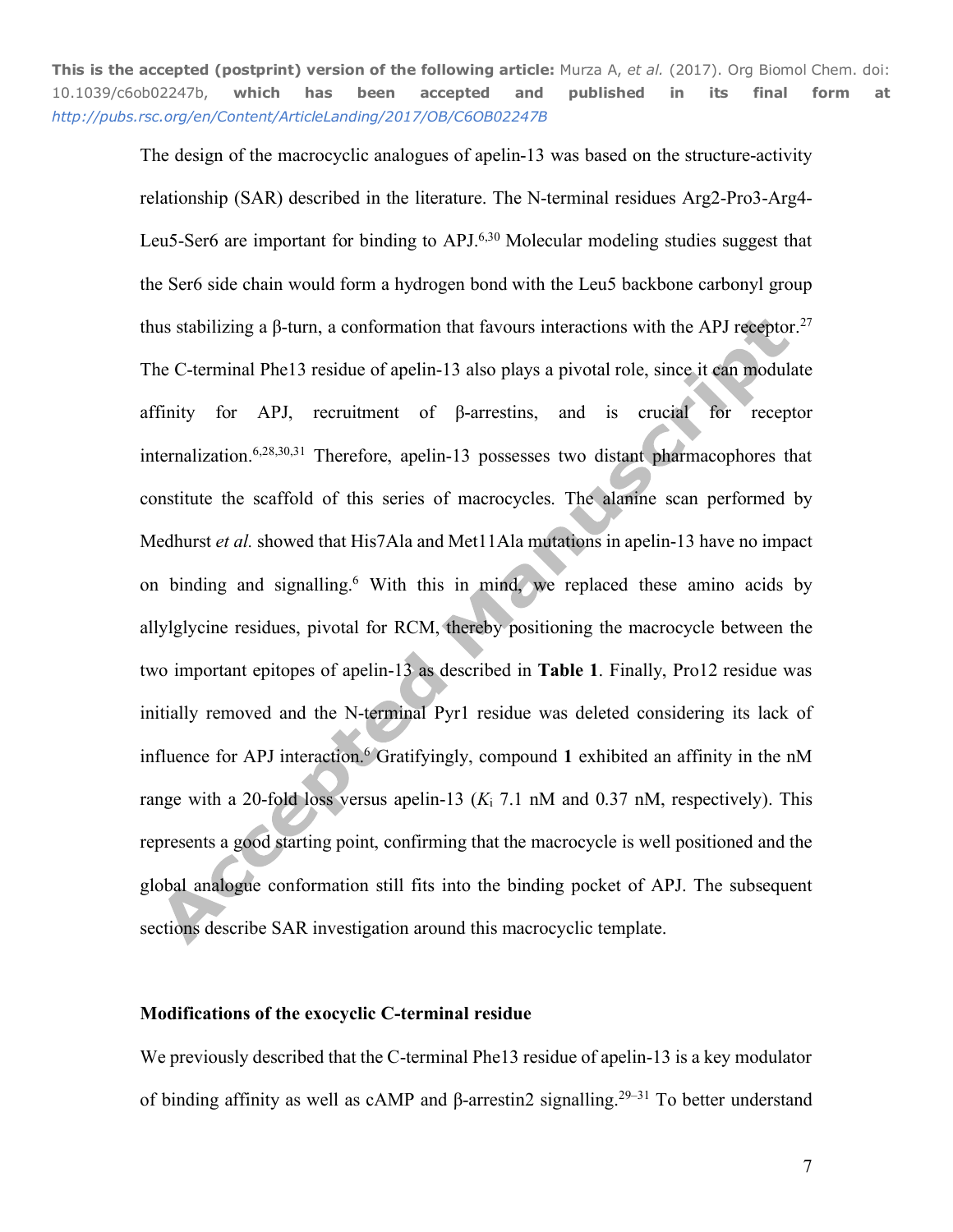> the role of this residue, we synthesized analogues where the C-terminus Phe was replaced by O-benzyl-Tyrosine (Tyr(OBn)), Ala or deleted, respectively compounds **2**-**4** (**Table 1**). Interestingly, the absence of aromatic side chain does not impact affinity for APJ (**3**, *K*<sup>i</sup> 9.6 nM *vs* **1**, *K*<sup>i</sup> 7.1 nM), which contrasts with the Phe13Ala substitution in linear apelin-13 that led to a >10-fold loss in binding. <sup>6</sup> Likewise, the lack of the C-terminal residue only slightly decreased affinity (**4**, *K*<sup>i</sup> 16 nM) suggesting that this series of macrocycles possibly interacts with the C-terminal pocket of APJ in slightly different ways compared to the apelin-13 native peptide. The Tyr(OBn) residue was then selected to replace the Phe amino acid. Indeed, in apelin-13, this modification led to an analogue with an affinity in the pM range (20 pM), a 60-fold improvement versus the native peptide.<sup>30</sup> The higher volume and π-stacking abilities of Tyr(OBn) seem to fit well in the C-terminal pocket of APJ, which has been suggested to be wide and rich in aromatic residues.<sup>28,40</sup> This observation remained true in this study since compound **2** exhibits a 4-fold increase in binding affinity compared to compound **1** (**2**, *K*<sup>i</sup> 1.7 nM) (**Table 1**). The Tyr(OBn) was therefore used as the Cterminal residue in the following series of analogues studied in this work.

> **Influence of the Tyr(OBn) position within the macrocycle and introduction of linkers** We next examined whether the exocyclic position of the Tyr(OBn) residue in the macrocycle is optimal for APJ interaction. Thus, compounds **5** and **6** were synthesized, in which the Tyr(OBn) was endocyclic and introduced respectively between the Gly and Pro residues or between the Lys and Gly residues, thus increasing the size of the ring from 17 to 20-membered. As shown in **Table 2**, the pharmacodynamic consequences were substantial, and translated into a considerable drop in binding affinity close to a 20-fold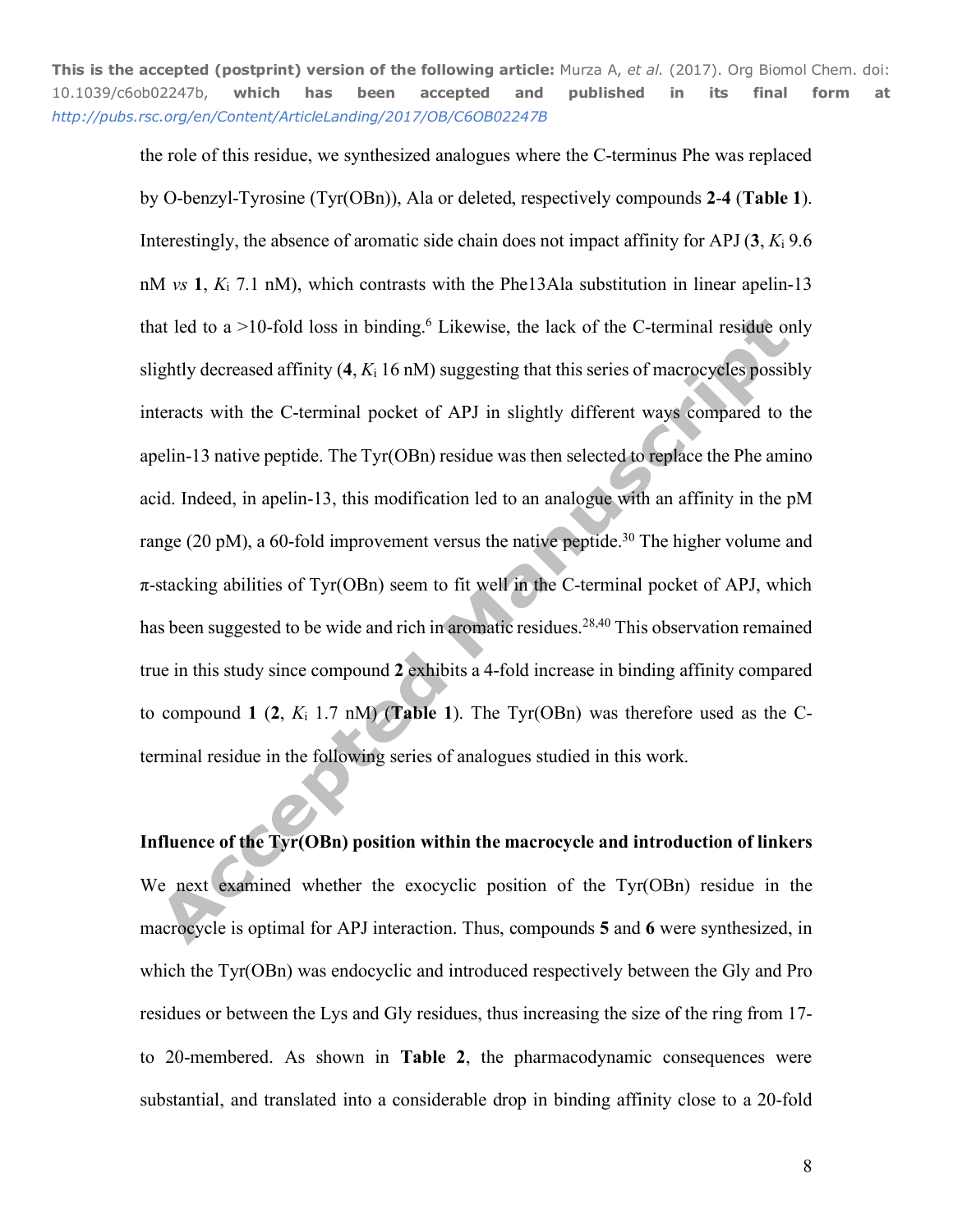> and a 400-fold loss compared to that of **2** (5,  $K_i$  29 nM; 6,  $K_i$  662 nM *vs* **2**,  $K_i$  1.7 nM). The distance between the two epitopes and the ring conformational rearrangements induced by the Lys-Gly-Pro moiety seem to be better tolerated by the orthosteric site of APJ receptor. Overall, in this series, keeping the Tyr(OBn) residue in exocyclic position appeared to be the most promising option for further SAR analysis. Although several studies strongly suggested that Arg2-Pro3-Arg4-Leu5-Ser6 residues of apelin-13 are crucial for APJ interaction,<sup>26,27</sup> we found here that this N-terminal portion is not sufficient to account for peptide binding.

> To further probe the C-terminal end of these new macrocyclic analogues of apelin-13, different amino acids inducing variable conformations and having different size were introduced as linkers between the ring and the Tyr(OBn) residue (**Table 3**). Compounds **7** and **10** displayed Pro or Ala residue as spacer, presumably imposing different backbone conformations in the macrocylic peptides. Surprisingly, affinity for APJ was barely influenced by these modifications compared to the parent macrocycle **2** (**7**, *K*<sup>i</sup> 3.4 nM; **10**, *K*<sup>i</sup> 1.7 nM *versus* **2**, *K*<sup>i</sup> 1.7 nM). Likewise, compounds **8** and **9**, bearing respectively the more flexible βAla and γAbu spacers, exhibited binding affinity profiles for the APJ receptor in the same range as compound 2 or apelin-13  $(8, K_i, 0.49 \text{ nM}; 9, K_i, 7.1 \text{ nM}).$ Altogether, these results suggest that several solutions can be considered for positioning the critical C-terminal aromatic amino acid in the binding pocket of the APJ receptor.<sup>29,30,41</sup>

#### **Modifications of endocyclic positions**

The size, rigidity and nature of endocyclic amino acids are crucial determinants for the interaction with APJ for this series. We modified the cycle as described in **Table 4**. We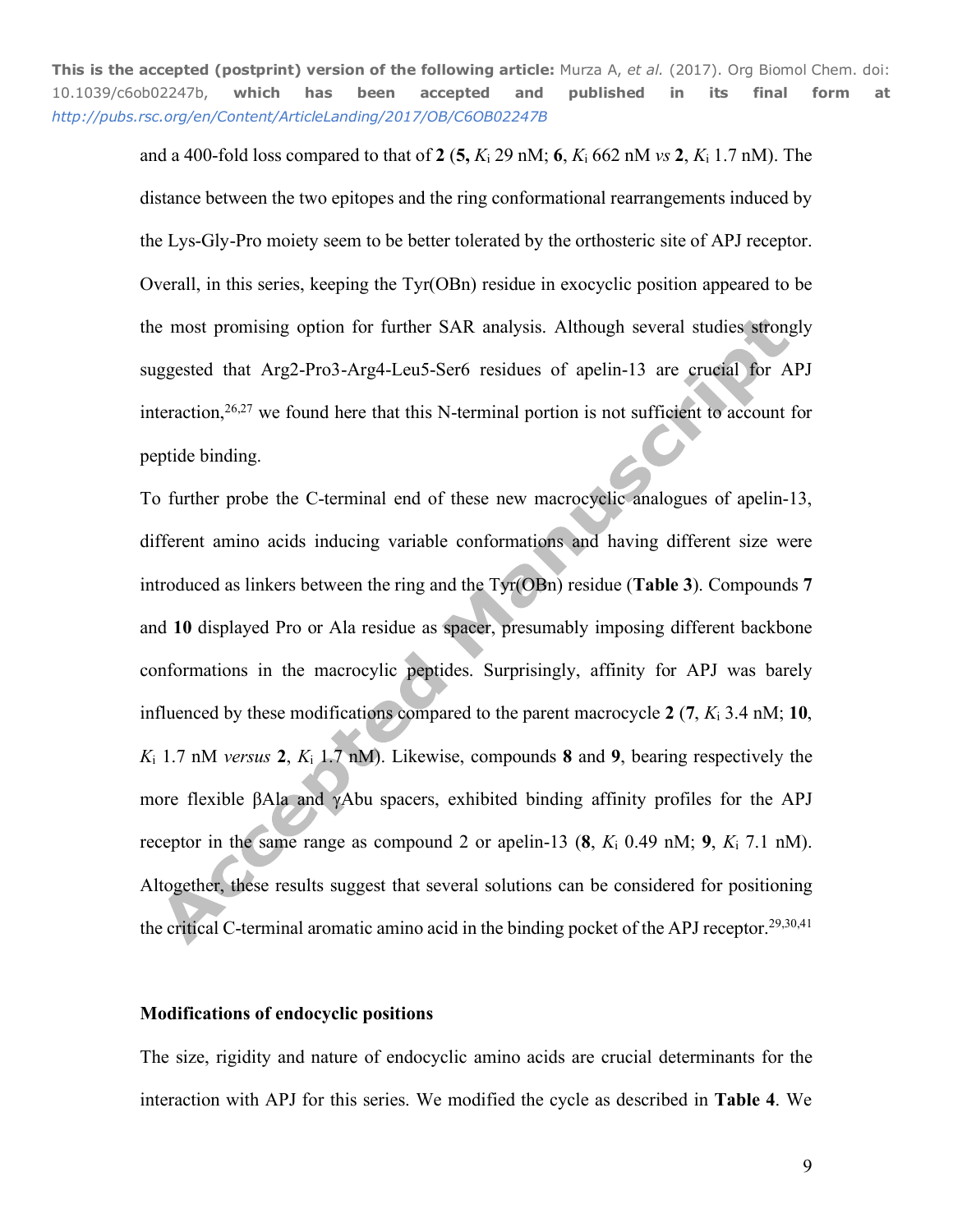> synthesized analogues where the endocyclic Lys-Gly-Pro moiety was replaced by 8 aminocaprylic acid and βAla-βAla residues with Tyr(OBn) and Pro-Tyr(OBn) amino acids at the C-terminal end (compounds **11**-**13**). These chemical modifications provoked an important perturbation in the nature of the ring, making it more flexible and lipophilic. Compound **11** exhibited a slightly decreased affinity compared to **2** (**11**, *K*<sup>i</sup> 11 nM vs **2**, *K*<sup>i</sup> 1.7 nM) which is surprising considering the important conformational changes induced by the 8-aminocaprylic acid residue. However, compounds **12** and **13** led to a substantial drop in binding affinity (12,  $K_i$  790 nM, 13,  $K_i$  >10000 nM) compared to that of 2 and 11. The presence of a peptide bond within the βAla-βAla fragment is expected to introduce a local geometrical constraint compared to the 8-aminocaprylic acid, which appears to be deleterious for interactions with APJ. Additionally, the C-terminal Pro-Tyr(OBn) residue also seems to negatively impact the affinity compared to a unique Tyr(OBn) amino acid. To assess whether the cationic side chain of the endocyclic Lysine is important for APJ receptor binding, this residue was replaced by a norleucine (Nle, compound **14**, **Table 4**). Compared to **2**, **14** elicited a 30-fold loss of binding affinity (**14**, *K*<sup>i</sup> 53 nM), suggesting that the Lys residue is critical for receptor binding. One can hypothesize that the amine function is engaged in a polar interaction with APJ. Overall, these results demonstrated that the macrocycle is of primary importance for receptor interaction in this template, and plays a pivotal role for positioning the C-terminal residue in the binding pocket of APJ, a key pharmacophore to trigger signalling pathways. Nevertheless, the way the macrocycle docks into the receptor remains to be determined.

## **N-terminal SAR study**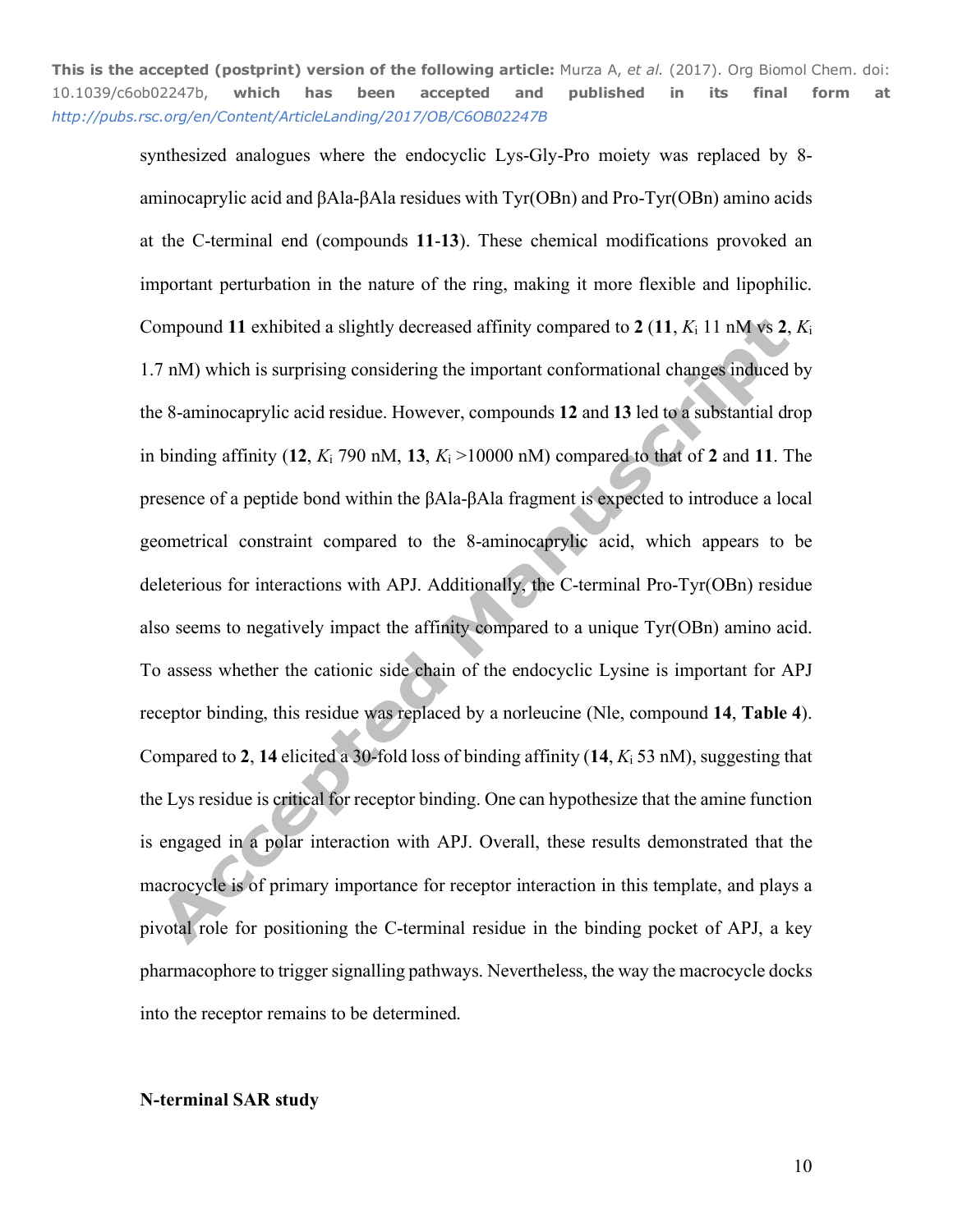> The SAR study was completed by targeting the N-terminal peptidic moiety, Arg-Pro-Arg-Leu-Ser. Nuclear magnetic resonance (NMR) and circular dichroïsm (CD) studies suggested that the two Arg side chains of apelin-13 could be implicated in electrostatic interactions with Asp20 and Glu23 residues of APJ. Furthermore, this group speculated that the guanidine functions would be separated from each other by approximately 9  $\AA$ <sup>42</sup> We were thus interested to determine if the guanidines of the two Arg residues are essential to maintain a good affinity for APJ. Starting from reference compound **2**, arginines were replaced by two Lys or Orn residues (**15** and **16**, **Table 5**). These modifications led to a slight decrease on receptor binding compared to  $2(15, K_1 6.9 \text{ nM}, 16, K_1 7.3 \text{ nM}$  *versus* **2**,  $K<sub>i</sub>$  1.7 nM). The difference of side chains length between Orn and Lys seems to have a neutral effect on interactions with APJ. However, considering that H-bond abilities of amines are lower than that of guanidines, these results suggest that interactions of Arg residues would be more electrostatic, thus enhancing the hypothesis of Langelann *et al*. 42 Furthermore, N-terminal truncation of **2,** leading to analogues **17** (deletion of N-terminal Arg-Pro residues) and **18** (deletion of N-terminal Arg-Pro-Arg-Leu-Ser residues), induced a marked reduction in receptor binding, showing respectively 150-fold and close to 1000 fold lower affinities compared to **2** (**17**, *K*<sup>i</sup> 258 nM, **18**, *K*<sup>i</sup> 1642 nM). Despite their lower affinity for APJ, these results open promising avenues for this macrocyclic template since similar linear peptidic analogues were reported to possess much lower affinities.<sup>30</sup> Indeed, compound **17** with only one Arg residue maintains a submicromolar affinity. Surprisingly, the macrocyclic moiety with the C-terminal Tyr(OBn) residue, analogue **18**, was still able to bind to APJ, in sharp contrast with previously described N-terminal truncated analogues of apelin-13 in which the deletion of Pyr1-Arg2-Pro3-Arg4-Leu5 completely abrogated the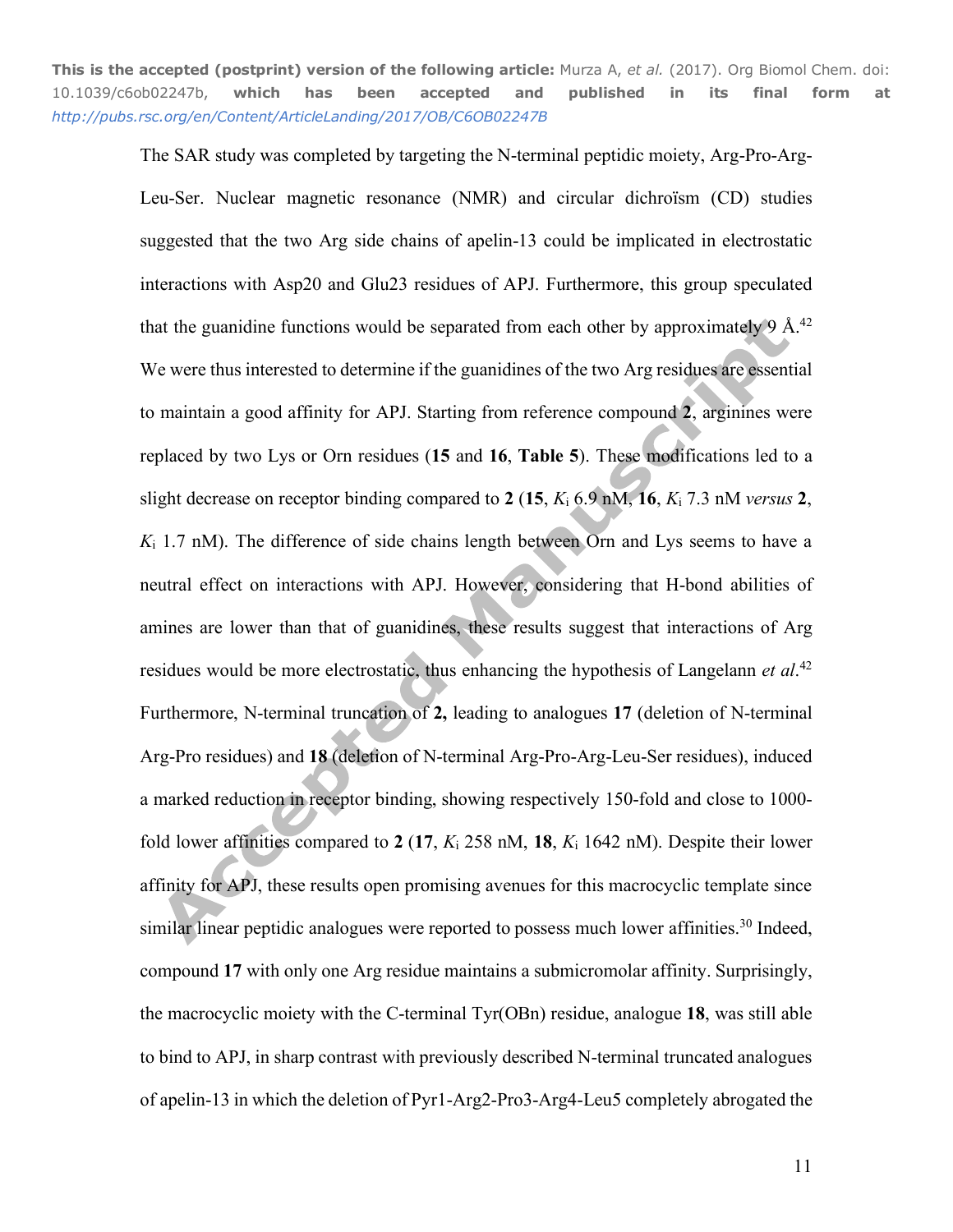> binding for APJ.<sup>30</sup> These results further reinforce our hypothesis that this macrocyclic series of analogues interacts with the orthosteric pocket of the APJ receptor *via* binding sites topologically distinct from the endogenous ligand. Finally, to probe the importance of the N-terminal amine function, compounds **19**-**21** were synthesized (**Table 5**). The addition of a pyroglutamic acid (Pyr) residue or the acetylation of the primary amine elicited a minor drop in binding affinity compared to **2** (**19**, *K*<sup>i</sup> 6.2 nM, **20**, *K*<sup>i</sup> 3.4 nM). However, the desamino-Arg analogue **21** exhibited a drastic 65-fold decrease on receptor binding (**21**, *K*<sup>i</sup> 113 nM). Altogether, these results suggest that the N-terminal amine can be modified, however it retains some level of interaction with APJ.

# **Assessment of APJ receptor-mediated G-protein activation and β-arrestin recruitment**

The signalling profile of this novel series of macrocyclic analogues of apelin-13 was assessed, with an emphasis on  $Ga_{11}$  and  $Ga_{0A}$  dissociation and recruitment of β-arrestins 1 and 2 in HEK293 cells stably expressing the human APJ receptor using Bioluminescence Resonance Energy Transfer (BRET)-based biosensors. 43,44 Following apelin-13 stimulation, dose-response curves for  $Ga_{01}$ ,  $Ga_{0A}$ , β-arrestin1 and β-arrestin2 exhibited half-maximal responses ( $EC_{50}$ ) respectively of 1.0, 2.3, 73 and 69 nM, as represented in **Figure 2**. Despite a binding affinity close to that of apelin-13, reference compound **2** was associated with a substantial loss in second messenger signalling compared to apelin-13 (Gαi1 35 nM; GαoA 27 nM; β-arr1 553 nM; β-arr2 893 nM) (**Table 6**). The endocyclic position of the Tyr(OBn) residue, analogue **5**, induced an important loss in β-arrestin recruitment  $(5, EC_{50} >10000 \text{ nM})$ . Similarly to binding studies, in this series of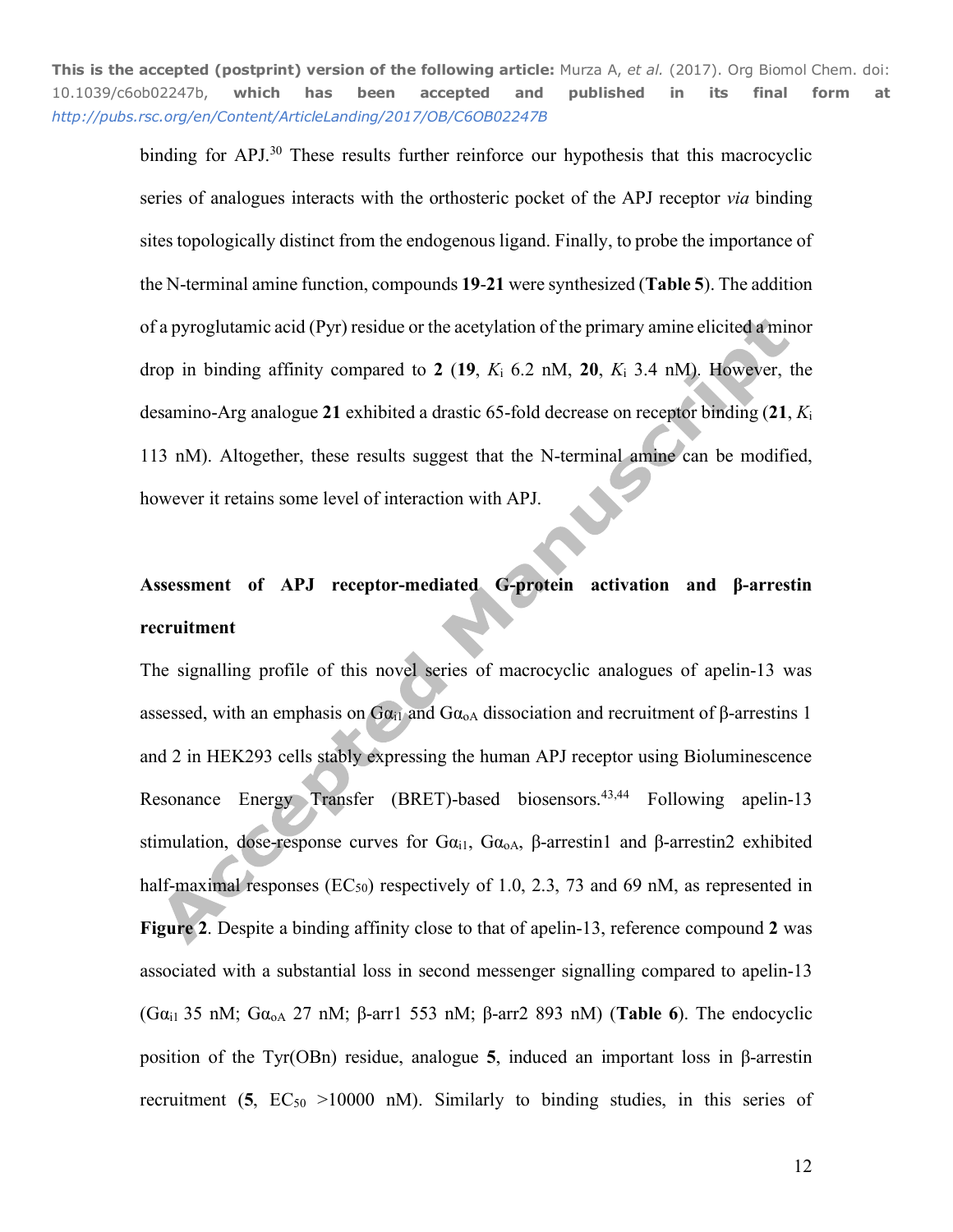> macrocycles, the exocyclic configuration of the aromatic C-terminal amino acid seems to be optimal to maintain the pharmacodynamic profile. Introduction of linkers between the ring and the C-terminal residue also modulated the activation of the signalling pathways. Indeed, a slight improvement in potency was observed for **8** (linker: βAla) versus **2**. On the other hand, we observed almost a 10-fold drop in signalling for analogue **9** (linker: γAbu) compared to **8** (Gα<sub>i1</sub> 130 nM; Gα<sub>oA</sub> 103 nM; β-arr1 5602 nM; β-arr2 4656 nM). This linker impaired both binding and signalling, suggesting that the distance from the ring and orientation of the C-terminal residue are critical for both G-protein-dependent and independent pathways. Modifications of the ring, the C- and N-terminal moiety led to the discovery of analogues 4, 11, and 15 which trigger  $Ga_{i1}$  and  $Ga_{oA}$  subunits (4,  $Ga_{i1}$  62 nM;  $G\alpha_{oA}$  64 nM, 11,  $G\alpha_{i1}$  190 nM;  $G\alpha_{oA}$  174 nM and 15,  $G\alpha_{i1}$  56 nM;  $G\alpha_{oA}$  50 nM), with no recruitment of β-arrestins (**4**, **11,** and **15**, β-arr 1 & 2 >10000 nM) (**Figure 2**, **Table 6**). Furthermore, compounds **4**, **11,** and **15** were able to bind to APJ in the nM range (**Table 4** and **5**). Therefore, these macrocyclic analogues exhibit a functional selectivity toward Gprotein activation over β-arrestin signalling. <sup>45</sup> Compounds **4**, **11,** and **15** are the first reported apelin analogues that possess such a strong bias toward G-protein activation while maintaining an affinity close to that of apelin-13. These molecules thus represent powerful pharmacological tools to better understand the link between signalling pathways and physiological effects, which will be reported in due course.

## **Effects on blood pressure following bolus administration**

Previous studies demonstrated that apelin-13 can lower mean arterial blood pressure (MAP) in normal and spontaneously hypertensive rats when administered in bolus,<sup>25,30,46</sup>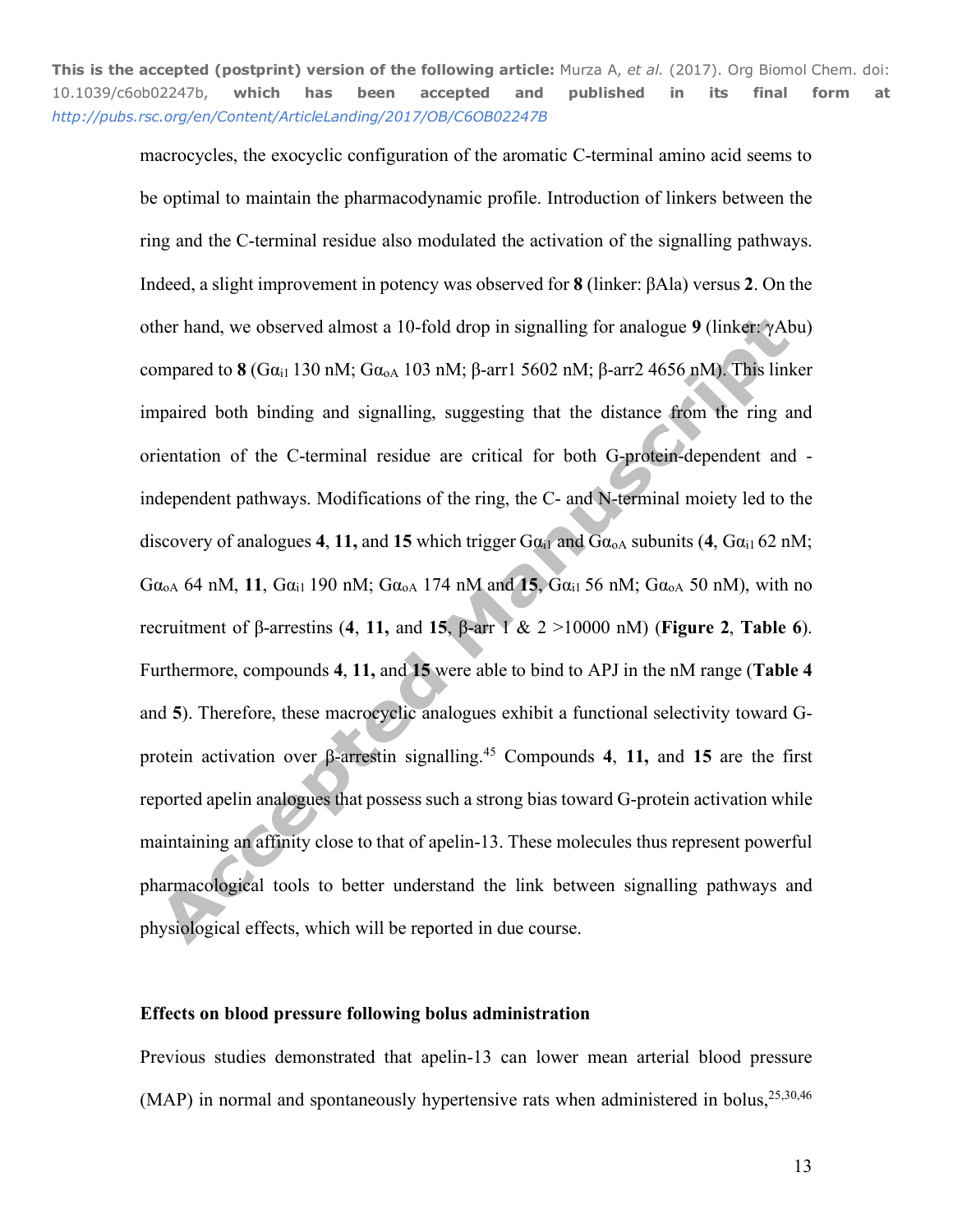> although this was not the case with continuous infusion.<sup>47</sup> Additionally, the C-terminal amino acid of apelin has been shown to play a pivotal role in lowering the mean arterial pressure (MAP).<sup>30,31,46</sup> We thus investigated the effects of this series of macrocycles on the modulation of blood pressure, by focusing on compounds exhibiting the most interesting binding affinity profiles. Those selected derivatives are represented in bold in **Table 6** and their dose-response curves for each signalling pathway depicted in **Figure 2**. Analogues **2**, **7**, **8**, **15**, **19, 20** and apelin-13 were administered intravenously at a dose of 19.6 nmol/kg to male Sprague-Dawley rats, and their arterial blood pressure monitored via direct continuous intra-carotid measurements. For each compound, the max ΔMAP corresponding to the maximal drop in MAP was compared to rats treated with saline (**Figure 3**). Apelin-13 exerted a maximal hypotensive effect reaching -35 mmHg and analogue **8** induced a similar max ΔMAP at the equimolar dose of 19.6 nmol/kg. Compounds **2** and **19** tended to induce a less intense max ΔMAP compared to apelin-13 yet statistically significant *versus* rats receiving saline. Interestingly, analogues **15** and **20** provoked no hypotensive effect at all following i.v. administration. The rational between signalling and *in vivo* vascular effects for the apelinergic system are not completely understood. Indeed, previous studies suggested that the drop in MAP elicited by apelin analogues depends on the ability of those ligands to induce APJ internalization and consequently to recruit β-arrestins.<sup>15,31,46</sup> Analogues **15** and **20**, exhibiting EC<sub>50</sub> > 5000 nM to activate β-arrestins recruitment (**Table 6**) and inducing no statistically significant hypotensive effects are in phase with this hypothesis. However, further in-depth studies are required to fully understand this mechanism.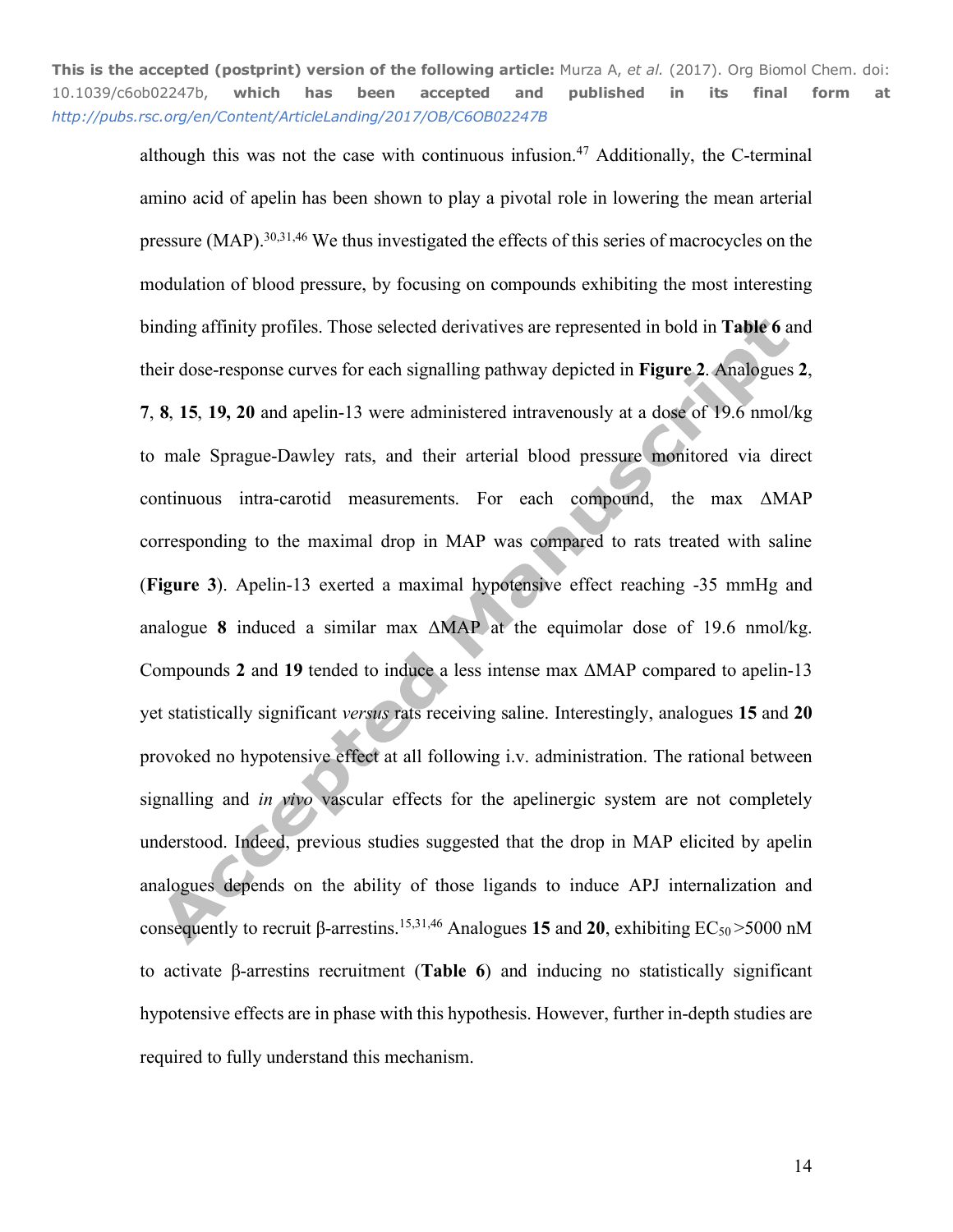# **Conclusion**

In this study, we report the design and synthesis of a novel series of macrocyclic analogues of apelin-13. We conducted a SAR investigation of these molecules and evaluated their abilities to bind to APJ and activate the  $Ga_{i1}$  and  $Ga_{oA}$  subunits as well as to recruit βarrestins1 and 2. Altogether, our results demonstrated that, in this macrocyclic template, the C-terminal residue is crucial in the modulation of binding and signalling, especially for β-arrestin recruitment. Indeed, the Tyr(OBn) amino acid, when replaced by a non-aromatic residue or when positioned within the ring, markedly influences the capacity of APJ to interact with β-arrestins. This observation is in agreement with current knowledge, as it was previously demonstrated for linear C-terminal modified apelin-13 derivatives that this residue already held such key role.<sup>30,31</sup> This study also led to the discovery of several new potent G protein-biased apelin receptor agonists, especially compounds **4**, **11,** and **15** which exhibit binding affinity profiles in the nanomolar range. Additionally, despite its modest affinity of 1642 nM, analogue **18** possesses a simplified chemical structure and represents a promising starting point for further studies in order to improve the biological properties of this set of macrocycles.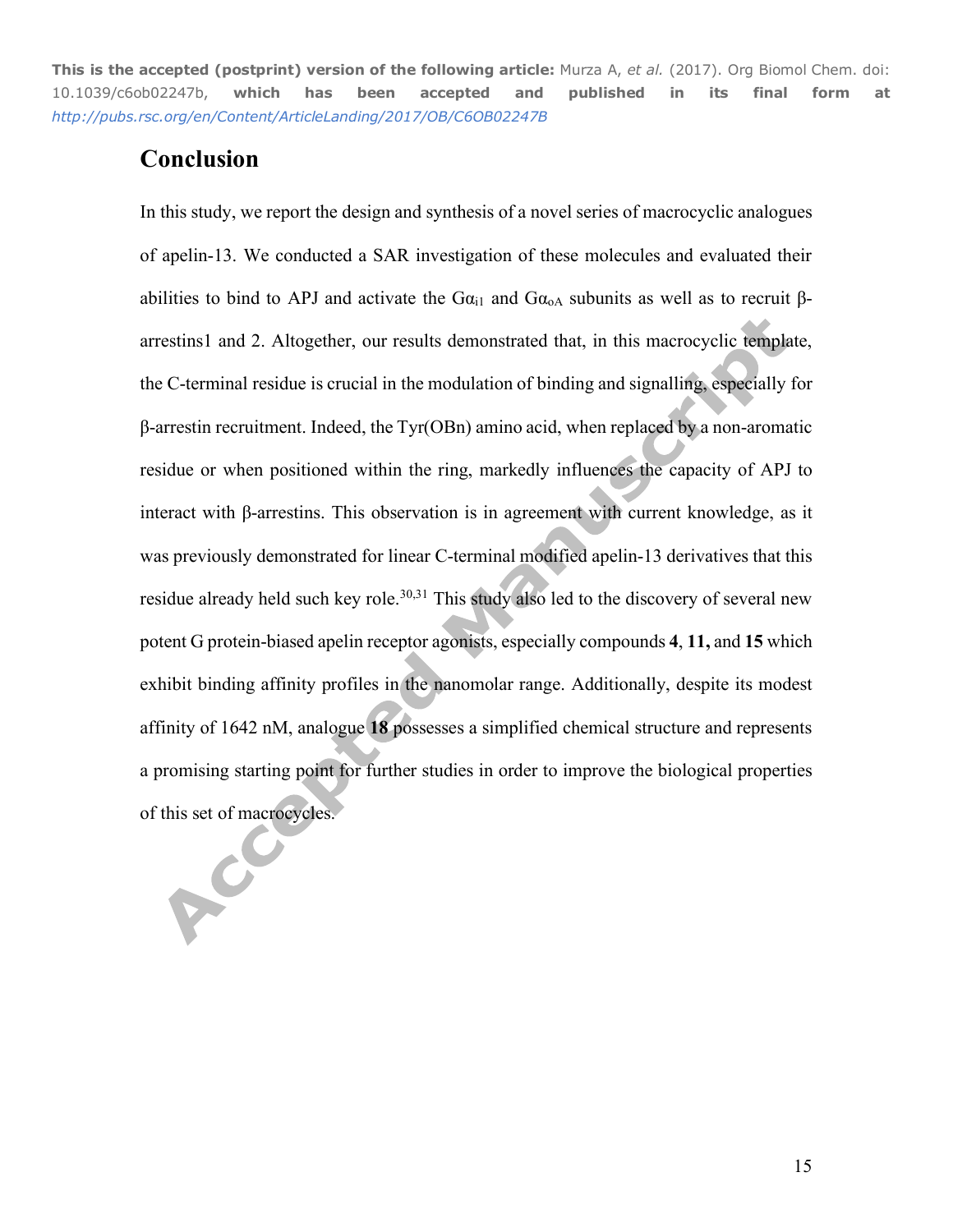# **Experimental**

#### **Procedures for solid phase synthesis**

## **Materials**

Wang resin (4-benzyloxybenzyl alcohol resin) was purchased from ChemImpex International (USA). [O-(7-azabenzotriazol-1-yl)-1,1,3,3-tetramethyluronium hexafluorophosphate] (HATU) and Fmoc-protected (L)-amino acids were purchased from Matrix Innovation (Canada). Hoveyda-Grubbs catalyst 2nd generation was purchased from Sigma-Aldrich (Canada). All other reagents and solvents were purchased from Sigma-Aldrich (Canada), Fisher Scientific (USA) or ACP (Canada), and were of the highest commercially available purity. All reagents and starting materials were used as received. Peptide synthesis was performed in 12 mL polypropylene cartridge with 20 µm PE frit from Applied Separations (USA).

## **Peptide synthesis**

In a typical procedure, Wang resin  $(0.3 \text{ mmol/g}, 0.3 \text{ g})$  was treated with triphenylphosphine (3 equiv), diisopropylazodicarboxylate (DIAD, 3 equiv) and Fmoc-protected amino acid (3 equiv) in tetrahydrofuran (THF, 5 mL). The mixture was shaken overnight on an orbital shaker at room temperature (RT), then the resin was sequentially washed for 3-min periods with DCM ( $2x 5$  mL), 2-propanol ( $1x 5$  mL), DCM ( $1x 5$  mL), 2-propanol ( $1x 5$  mL), DCM  $(2x 5$  mL). A capping solution of DCM/Ac<sub>2</sub>O/DIPEA  $(20/5/1, 5$  mL) was then added and the mixture shaken for 1 h at RT and washed with the above solvent sequence. After Fmoc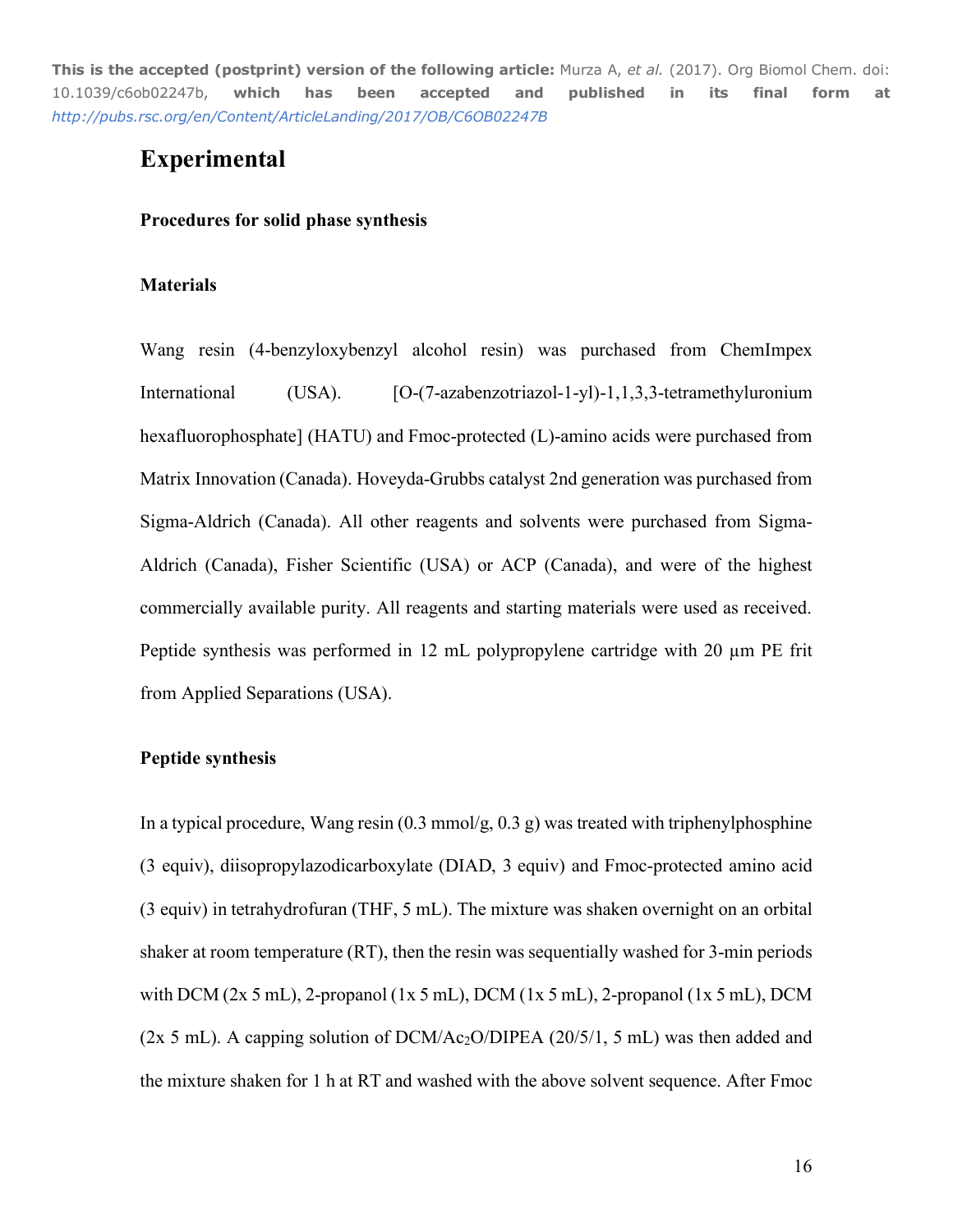> deprotection with 20% piperidine/DMF (*N,N*-dimethylformamide) (2x 10 min), the subsequent Fmoc-protected amino acid (5 equiv) was attached in the presence of HATU (5 equiv) and DIPEA (10 equiv) in DMF (5 mL). Coupling reaction proceeded for 30 min, unless the amino acid was being added to a Pro residue, in which case reaction lasted for 60 min. Piperidine (20% in DMF) was used to deprotect the Fmoc group at every step. The resin was washed after each coupling step and deprotection with the above sequence of solvents. At the end of the elongation, for the ring closing metathesis (RCM) reaction, the resin was transferred in a microwave reactor, dried under vacuum during 2 h, then flushed with Argon during 30 min. Hoveyda-Grubbs catalyst 2nd generation (0.2 equiv) was added, then the tube was flushed again with Argon during 15 min. Freshly distilled 1,2 dichloroethane (3 mL) was finally added, then the reaction was carried out in a microwave apparatus (Discover Activent 10/35mL from CEM, USA) during 1 h at 77°C. The resin was then sequentially washed with DCM  $(3x 5 mL)$ , MeOH  $(3x 5 mL)$  then DCM  $(3x 5 mL)$ mL). Final resin cleavage was performed using a mixture of TFA (trifluoroacetic acid)/H<sub>2</sub>O/TIPS (triisopropylsilane),  $95/2.5/2.5$ , v/v (4 mL / 0.3 g of resin) for 4 h at RT. After filtration, the peptide was precipitated in *tert*-butyl methyl ether (TBME) at 0°C, the suspension was centrifuged, the supernatant removed and the crude product re-dissolved in aqueous AcOH 10%. Purification by reverse-phase HPLC yielded the desire products, isolated as white powders after lyophilization.

## **Peptide purification and characterization**

Crude peptides were purified by reverse-phase chromatography using a preparative HPLC from Waters (Autosampler 2707, Quaternary gradient module 2535, UV detector 2489,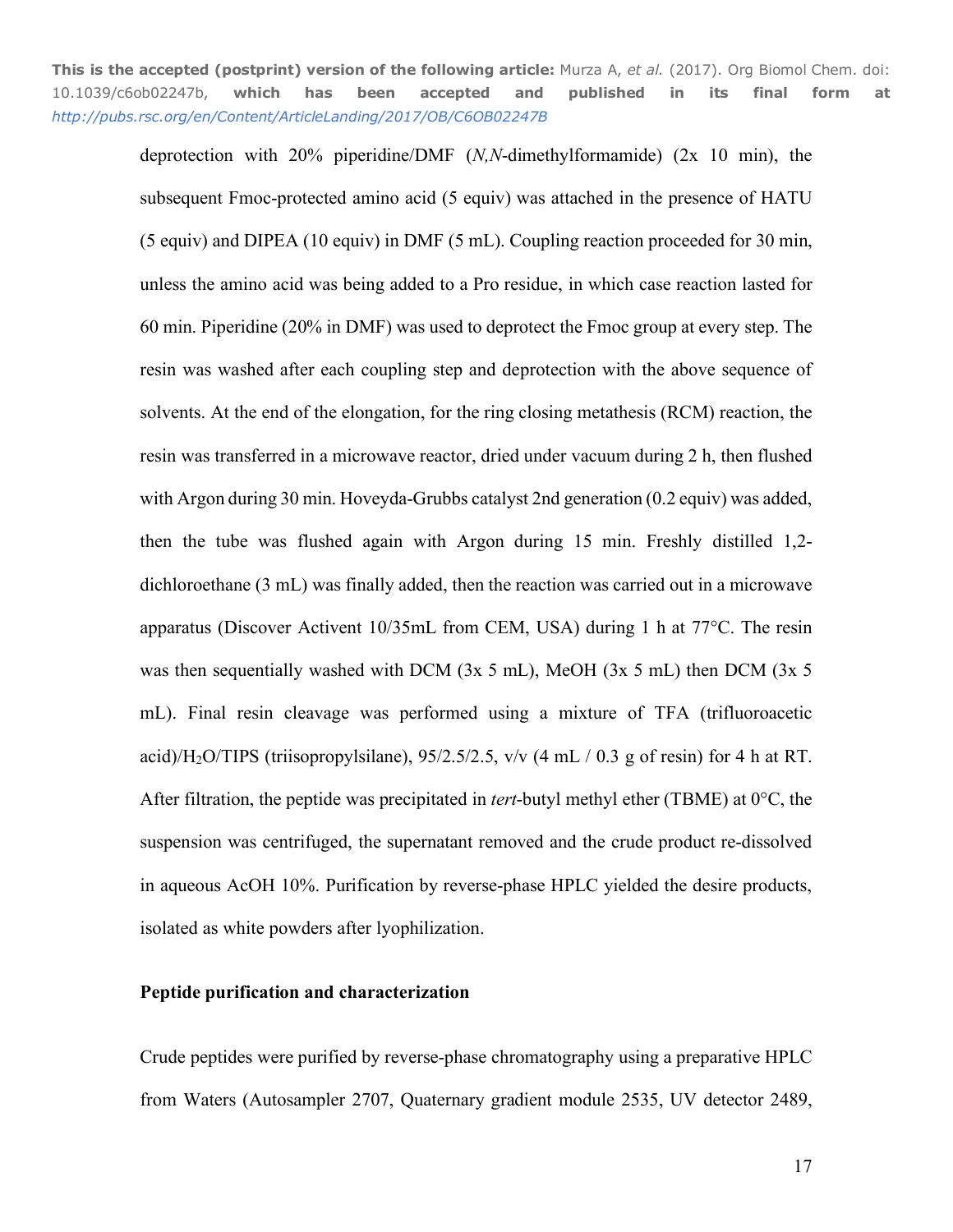> fraction collector WFCIII) equipped with an ACE5 C<sub>18</sub> column (250 x 21.2 mm, 5  $\mu$ m spherical particle size) and water  $+$  0.1% TFA and acetonitrile as eluents. To determine purity, analytical UPLC chromatograms were recorded on a Waters Acquity H-Class equipped with an Acquity UPLC BEH  $C_{18}$  column (1.7 µm particles size, 2.1 x 50 mm) using the following gradient: water + 0.1% TFA and acetonitrile  $(0\rightarrow 0.2 \text{ min}$ : 5% acetonitrile;  $0.2 \rightarrow 1.5$  min:  $5\% \rightarrow 95\%$ ;  $1.5 \rightarrow 1.8$  min:  $95\%$ ;  $1.8 \rightarrow 2.0$  min:  $95\% \rightarrow 5\%$ ; 2.0  $\rightarrow$  2.5 min: 5%). All analogues possessed UV purity >95% and were characterized by mass spectrometry (Electrospray infusion ESI-Q-Tof from Maxis).

> > N

## **Binding affinity and signalling pathways**

#### **Materials**

High glucose Dulbecco's Modified Eagle Medium (DMEM), G418 and penicillin/ streptomycin were purchased from Invitrogen Life Technologies (Canada). Foetal bovine serum (FBS) was purchased from Wisent (Canada) and bovine serum albumin (BSA) from BioShop (Canada). White opaque 96-well half area plates were purchased from PerkinElmer (Canada). Polyethylenimine (branched PEI) was obtained from Polysciences (USA). Coelenterazine-400A (DeepBlueC) was purchased from Biosynth AG (Switzerland). BRET2 measurements were performed on a GeniosPro plate reader from Tecan (Austria). Apelin-13[Glp<sup>65</sup>, Nle<sup>75</sup>, Tyr<sup>77</sup>][<sup>125</sup>I] (specific activity 820 Ci/mmol) was prepared using IODO-GEN (1,3,4,6-tetrachloro-3a, 6a-diphenyl-glycoluril; Thermo Scientific Pierce, Canada) as described by Fraker and Speck.<sup>48</sup> Briefly, 10 µL of a 1 mM peptide solution was incubated with 20 µg of IODO-GEN, 80 µL of 100 mM borate buffer

NO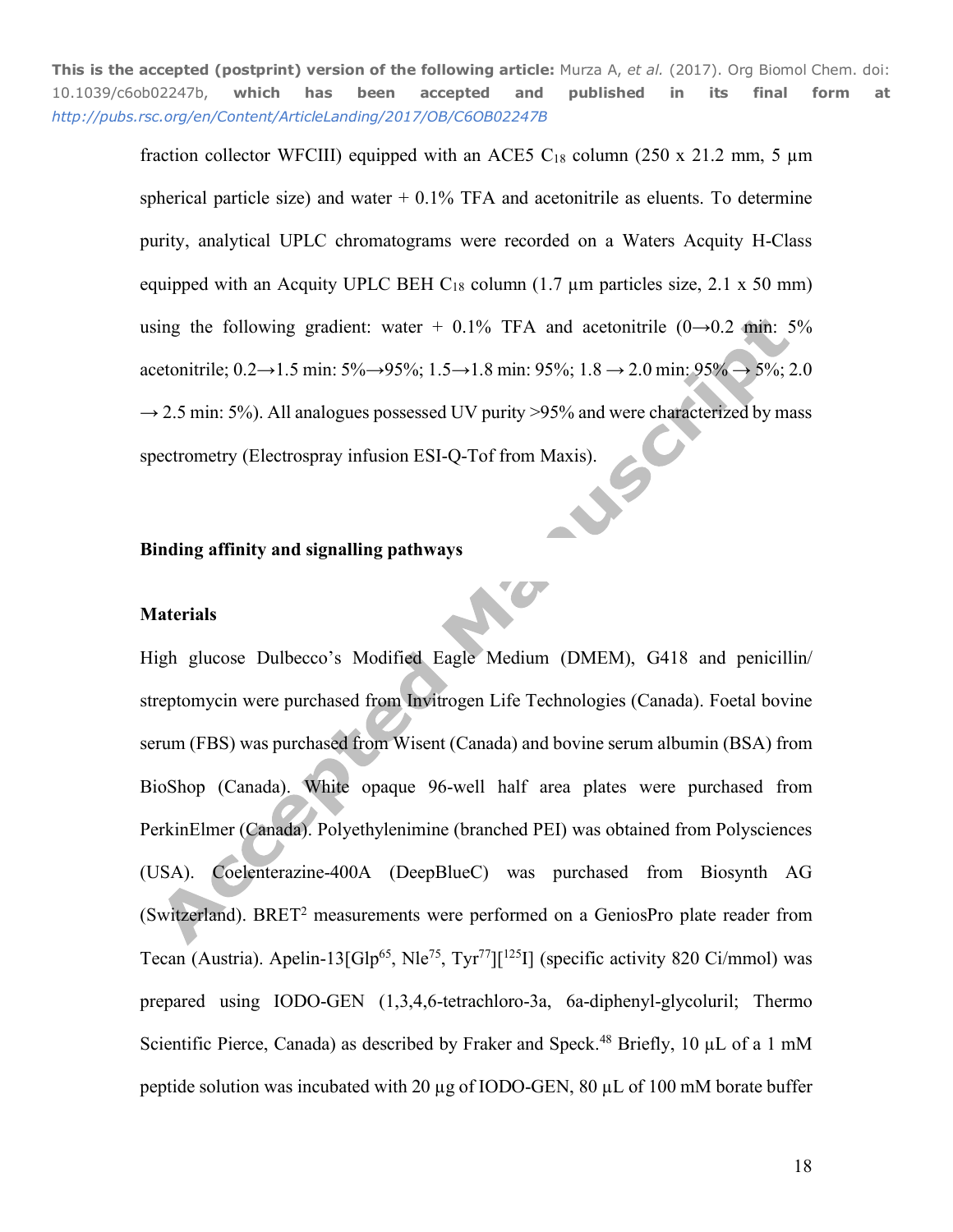> ( $pH$  8.5), and 1 mCi of Na- $125I$  for 30 min at RT, and was then purified by reversed-phase  $HPLC$  on a  $C_{18}$  column. The specific radioactivity of the labeled peptide was determined by self-displacement and saturation-binding analysis.

## **Radioligand binding**

HEK293 cells expressing the YFP epitope-tagged human APJ were washed once with PBS and subjected to one freeze-thaw cycle. Broken cells were then gently scraped in resuspension buffer (1 mM EDTA and 10 mM Tris-HCl, pH 7.5), centrifuged at 3500 g for 15 min at 4°C and resuspended in binding buffer (50 mM Tris-HCl buffer, pH 7.5, containing 0.2% BSA). Competitive radioligand binding experiments were performed by incubating cell membranes (15 µg) with 0.2 nM Apelin-13 $[Glp^{65}, Nle^{75}, Tyr^{77}]$ <sup>[125</sup>] (820 Ci/mmol) and increasing concentrations of various analogues  $(10^{-11}$  to  $10^{-5}$  M) for 1 h at RT in a final volume of 200 µL. Bound radioactivity was separated from free ligand by filtration through GF/C glass fiber filter plates (Millipore, Billerica, MA) pre-soaked for 1 h in PEI 0.2% at 4°C and washed 3 times with 170  $\mu$ L of ice-cold binding buffer. Receptorbound radioactivity was counted in a γ-counter 1470 Wizard<sup>2</sup> form PerkinElmer (80%) counting efficiency). Nonspecific binding was measured in the presence of 10-5 M unlabeled apelin-13 and represented less than  $5\%$  of total binding.  $K_i$  values were determined from dose-response curves as the unlabeled ligand concentration inhibiting 50% of  $[^{125}I]$ -apelin-13 specific binding and using the Cheng-Prusoff equation.<sup>49</sup> All binding data were calculated and plotted using GraphPad Prism 6 (La Jolla, CA) and represent the mean  $\pm$  SEM of three determinations.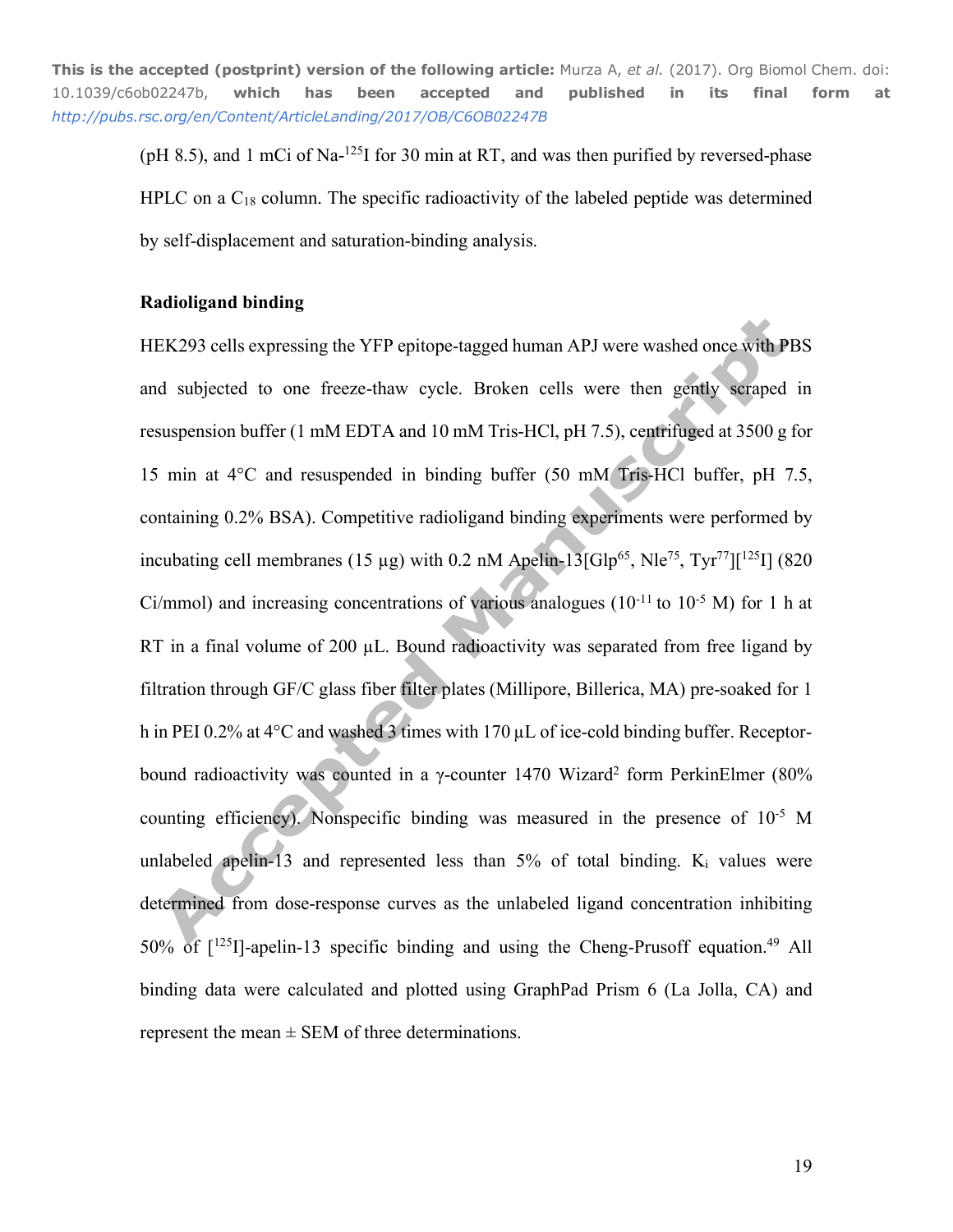#### **BRET experiments**

HEK293 cells, seeded in T175 flasks, were allowed to grow in high glucose DMEM supplemented with 10% FBS, 100 U/mL penicillin/streptomycin, 2 mM glutamine, and 20 mM HEPES at  $37^{\circ}$ C in a humidified chamber at  $5\%$  CO<sub>2</sub>. All transfections were carried out with polyethylenimine.<sup>50</sup> After 24 h, cells were transfected with the plasmids coding for hAPJ,  $G\alpha_{i1}$ -RlucII, GFP10-G $\gamma_1$ , G $\beta_1$  (from www.cDNA.org) (for BRET based  $G\alpha_{i1}$ activation assay) or hAPJ,  $Ga_{0A}$ -RlucII, GFP10-G $\gamma_1$ , G $\beta_1$  (for BRET based  $Ga_{0A}$  activation assay) or hAPJ-GFP10 and RlucII-βarrestin1 or RlucII-βarrestin2 (for BRET based βarrestin recruitment) using polyethylenimine.<sup>30,43,44</sup> To perform the BRET assay, cells were transferred into white 96 well plates (BD Falcon) at a concentration of 50 000 cells/well 24 h after transfection and incubated at 37˚C overnight. Cells were then washed with PBS and 90 µL of HBSS was added in each well. Then, cells were stimulated with analogues at concentrations ranging from 10<sup>-5</sup> M to 10<sup>-11</sup> M for 5 min at 37<sup>°</sup>C (G $\alpha_{i1}$  and G $\alpha_{oA}$ ) or for 30 min at RT (β-arrestin1 and 2). After stimulation, 5 µM of coelanterazine 400A was added to each well and the plate was read using the BRET<sup>2</sup> filter set of a GeniosPro plate reader (Tecan, Austria). The BRET<sup>2</sup> ratio was determined as  $GFP10<sub>em</sub>/RlucII<sub>em</sub>$ . Data were plotted and EC50 values were determined using GraphPad Prism 6. Each data point represents the  $mean \pm SEM$  of at least three different experiments each done in triplicate.

#### **Animals**

Adult male Sprague Dawley rats (Charles River Laboratories, St-Constant, Quebec, Canada) were maintained on a 12 h light/12 h dark cycle with access to food and water *ad libitum*. The animal experimental procedures in this study were approved by the Animal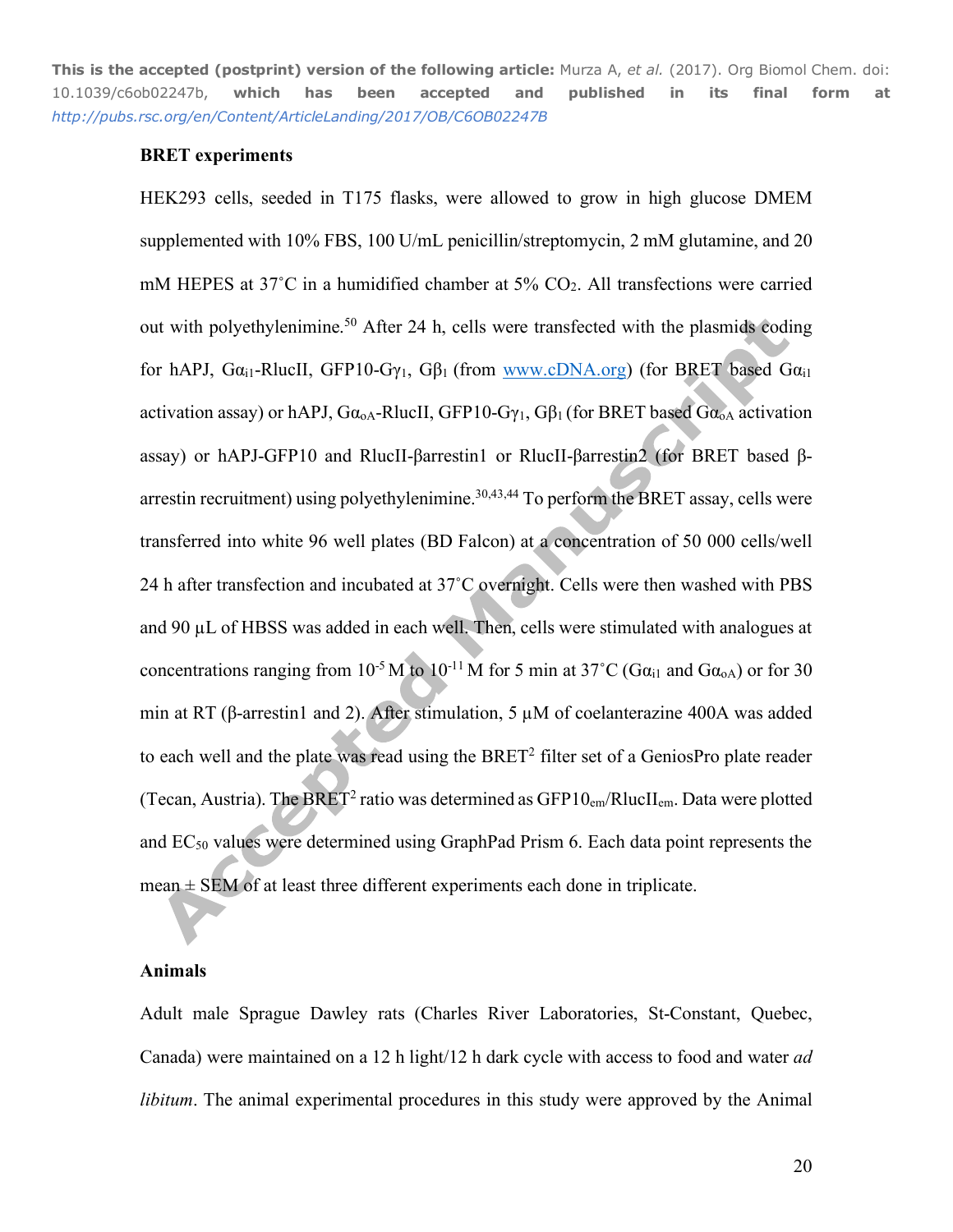> Care Committee of Université de Sherbrooke and were in accordance with policies and directives of the Canadian Council on Animal Care.

## **Hypotensive effects**

Rats were anaesthetized with a mixture of ketamine/xylaxine (87 mg/kg : 13 mg/kg, i.m.) and placed in supine position on a heating pad. Mean, systolic, and diastolic arterial blood pressure, as well as heart rate, were measured through a catheter (PE 50 filled with heparinized saline) inserted in the right carotid artery and connected to a Micro-Med transducer (model TDX-300, USA) linked to a blood pressure Micro-Med analyzer (model BPA-100c). Another catheter was inserted into the left jugular vein for bolus injections (1) mL/kg, 5-10 s) of vehicle (isotonic saline), or analogues at dose of 19.6 nmol/kg. Rats were given vehicle first, then only one dose of a single analogue prior to euthanasia. For relative potency evaluation, changes in blood pressure from baseline to maximal effect postinjection in individual animals were determined. Data represents mean  $\pm$  SEM of at least six different experiments.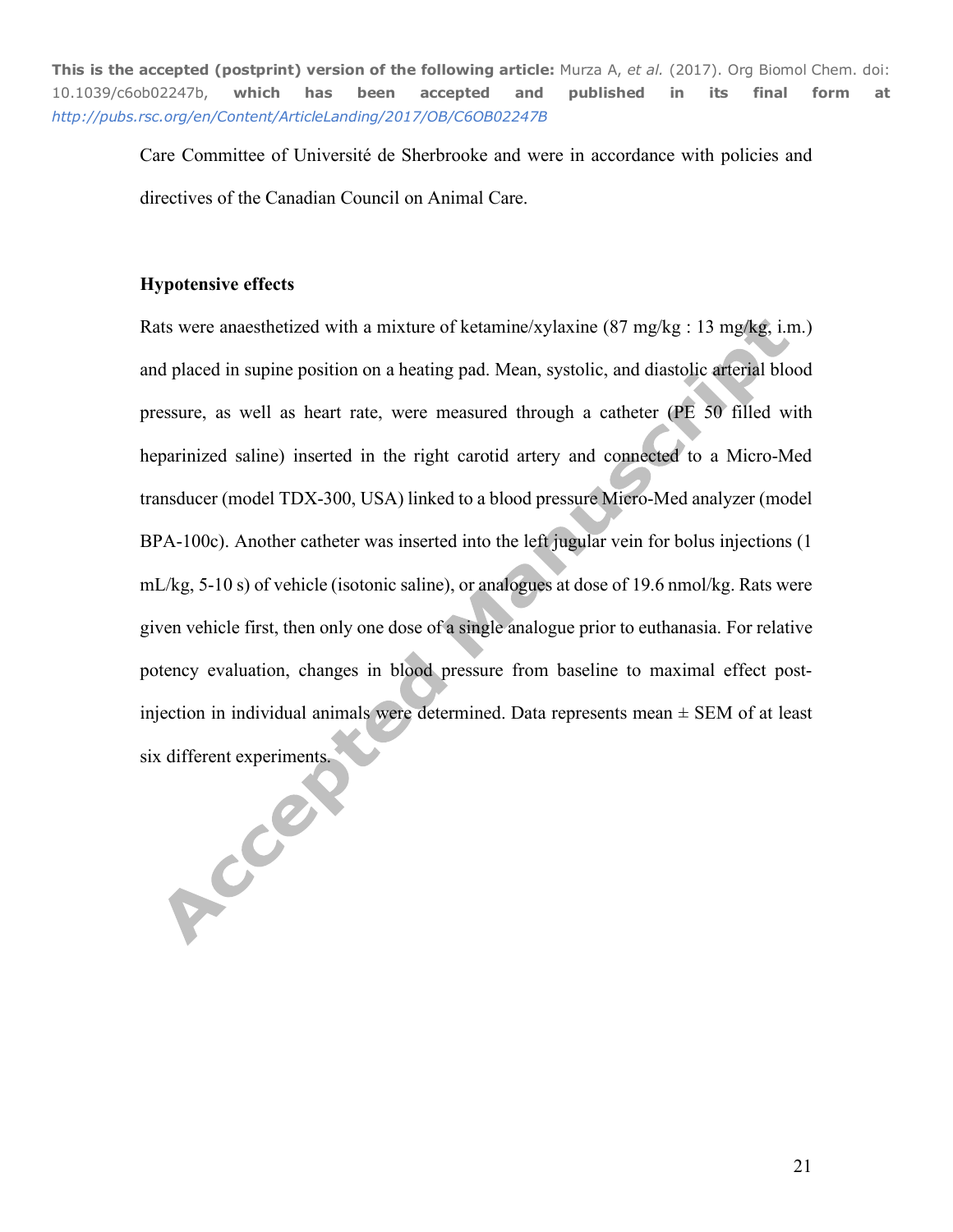## **Acknowledgements**

Financial support from Université de Sherbrooke, the Natural Sciences and Engineering Research Council of Canada, the Canada Foundation for Innovation, Merck Sharpe & Dohme (donation to the Faculty of Medicine and Health Sciences of Université de Sherbrooke) and the FRQS-funded Réseau Québécois de Recherche sur le Médicament (RQRM) is acknowledged. The Institut de Pharmacologie de Sherbrooke (IPS) and MITACS are also acknowledged for scholarship grants to A.M and X.S. M.A.-M. is the recipient of a Heart and Stroke Foundation of Canada (HSFC) New Investigator award. P.S. is the recipient of the Canada Research Chair in Neurophysiopharmacology of Chronic Pain. E.M. is a member of the FRQNT-funded Proteo Network. The authors would also like to thank Prof. Michel Bouvier (Institut de Recherche en Immunologie et Cancer,

Montréal, Québec, Canada) for the use of human Gα<sub>i1</sub>, Gα<sub>oA</sub>, and β-arrestin biosensors.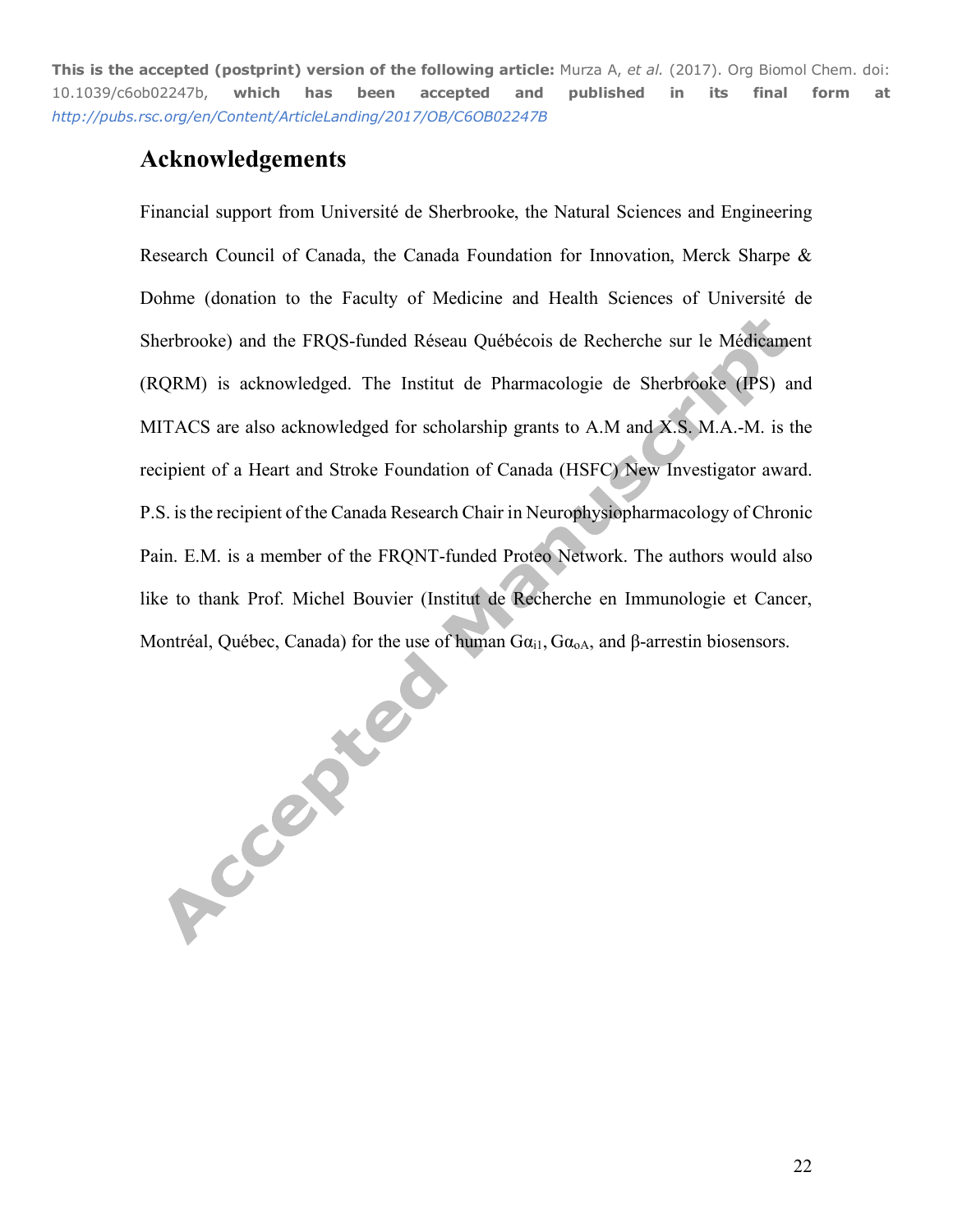# **Bibliographic references & notes**

- 1 B. F. O'Dowd, M. Heiber, A. Chan, H. H. Heng, L. C. Tsui, J. L. Kennedy, X. Shi, A. Petronis, S. R. George and T. Nguyen, *Gene*, 1993, **136**, 355–60.
- 2 K. Tatemoto, M. Hosoya, Y. Habata, R. Fujii, T. Kakegawa, M. X. Zou, Y. Kawamata, S. Fukusumi, S. Hinuma, C. Kitada, T. Kurokawa, H. Onda and M. Fujino, *Biochem. Biophys. Res. Commun.*, 1998, **251**, 471–6.
- 3 D. L. Lee, R. Cheng, T. Nguyen, T. Fan, A. P. Kariyawasam, Y. Liu, D. H. Osmond, S. R. George and B. F. O'Dowd, *J. Neurochem.*, 2000, **74**, 34–41.
- 4 Y. Habata, R. Fujii, M. Hosoya, S. Fukusumi, Y. Kawamata, S. Hinuma, C. Kitada, N. Nishizawa, S. Murosaki, T. Kurokawa, H. Onda, K. Tatemoto and M. Fujino, *Biochim. Biophys. Acta*, 1999, **1452**, 25–35.
- 5 E. Y. Zhen, R. E. Higgs and J. a Gutierrez, *Anal. Biochem.*, 2013, **442**, 1–9.
- 6 A. D. Medhurst, C. a. Jennings, M. J. Robbins, R. P. Davis, C. Ellis, K. Y. Winborn, K. W. M. Lawrie, G. Hervieu, G. Riley, J. E. Bolaky, N. C. Herrity, P. Murdock and J. G. Darker, *J. Neurochem.*, 2003, **84**, 1162–1172.
- 7 M. Hosoya, Y. Kawamata, S. Fukusumi, R. Fujii, Y. Habata, S. Hinumat, C. Kitada, S. Honda, T. Kurokawa, H. Onda, O. Nishimura and M. Fujino, *J. Biol. Chem.*, 2000, **275**, 21061–21067.
- 8 A. M. O'Carroll, T. L. Selby, M. Palkovits and S. J. Lolait, *Biochim. Biophys. Acta - Gene Struct. Expr.*, 2000, **1492**, 72–80.
- 9 I. Falcão-Pires, R. Ladeiras-Lopes and A. F. Leite-Moreira, *Expert Opin. Ther.*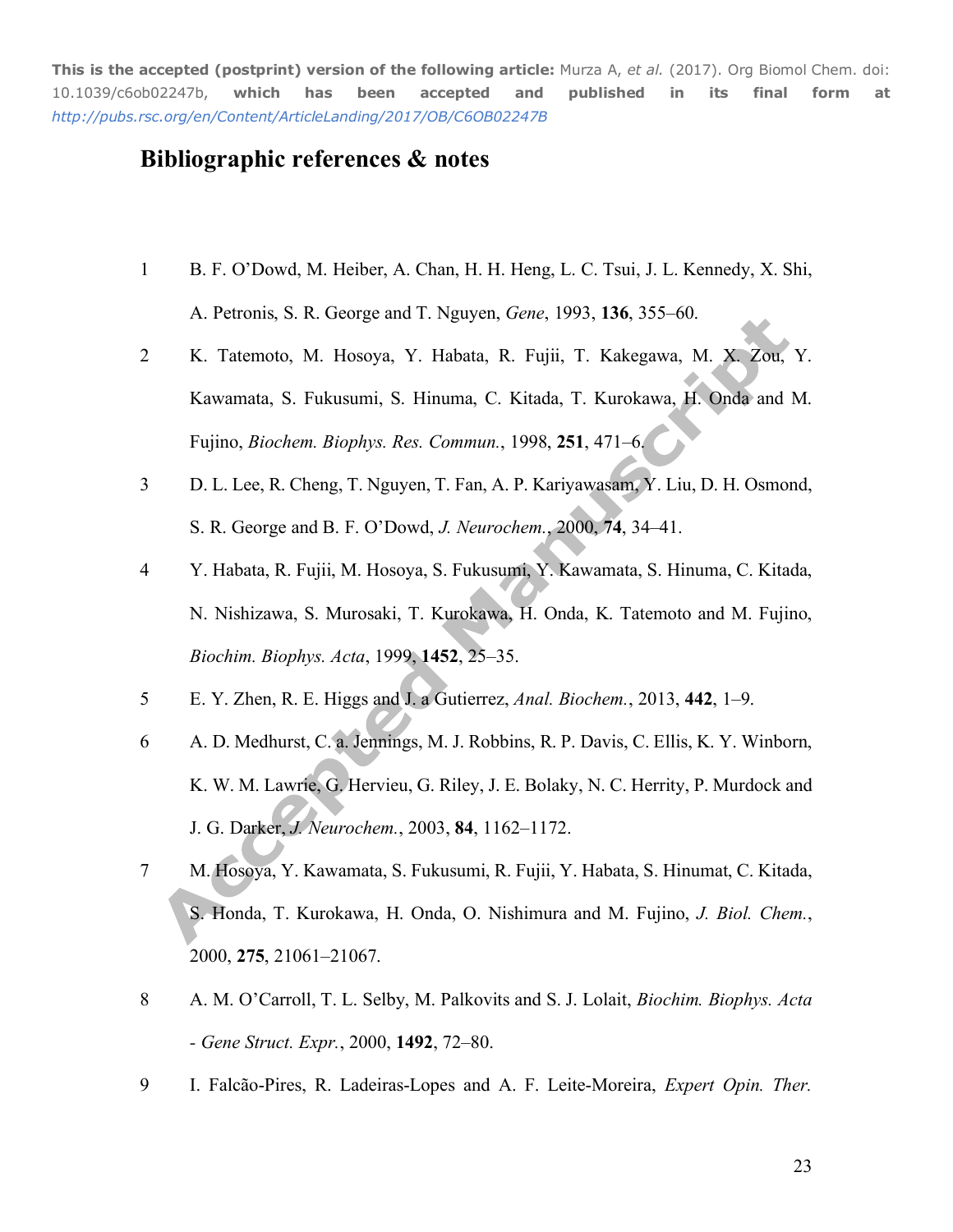*Targets*, 2010, **14**, 633–45.

- 10 A.-M. O'Carroll, S. J. Lolait, L. E. Harris and G. R. Pope, *J. Endocrinol.*, 2013, **219**, R13-35.
- 11 M. C. Scimia, C. Hurtado, S. Ray, S. Metzler, K. Wei, J. Wang, C. E. Woods, N. H. Purcell, D. Catalucci, T. Akasaka, O. F. Bueno, G. P. Vlasuk, P. Kaliman, R. Bodmer, L. H. Smith, E. Ashley, M. Mercola, J. H. Brown and P. Ruiz-Lozano, *Nature*, 2012, **488**, 394–8.
- 12 C. Chamberland, H. Barajas-Martinez, V. Haufe, M.-H. Fecteau, J.-F. Delabre, A. Burashnikov, C. Antzelevitch, O. Lesur, A. Chraibi, P. Sarret and R. Dumaine, *J. Mol. Cell. Cardiol.*, 2010, **48**, 694–701.
- 13 M. F. Berry, T. J. Pirolli, V. Jayasankar, J. Burdick, K. J. Morine, T. J. Gardner and Y. J. Woo, *Circulation*, 2004, **110**, II187-93.
- 14 I. Szokodi, P. Tavi, G. Földes, S. Voutilainen-Myllylä, M. Ilves, H. Tokola, S. Pikkarainen, J. Piuhola, J. Rysä, M. Tóth and H. Ruskoaho, *Circ. Res.*, 2002, **91**, 434–440.
- 15 S. El Messari, X. Iturrioz, C. Fassot, N. De Mota, D. Roesch and C. Llorens-Cortes, *J. Neurochem.*, 2004, **90**, 1290–301.
- 16 A. G. Japp, N. L. Cruden, D. a B. Amer, V. K. Y. Li, E. B. Goudie, N. R. Johnston, S. Sharma, I. Neilson, D. J. Webb, I. L. Megson, A. D. Flapan and D. E. Newby, *J. Am. Coll. Cardiol.*, 2008, **52**, 908–13.
- 17 a G. Japp, N. L. Cruden, G. Barnes, N. van Gemeren, J. Mathews, J. Adamson, N. R. Johnston, M. a Denvir, I. L. Megson, a D. Flapan and D. E. Newby, *Circulation*, 2010, **121**, 1818–27.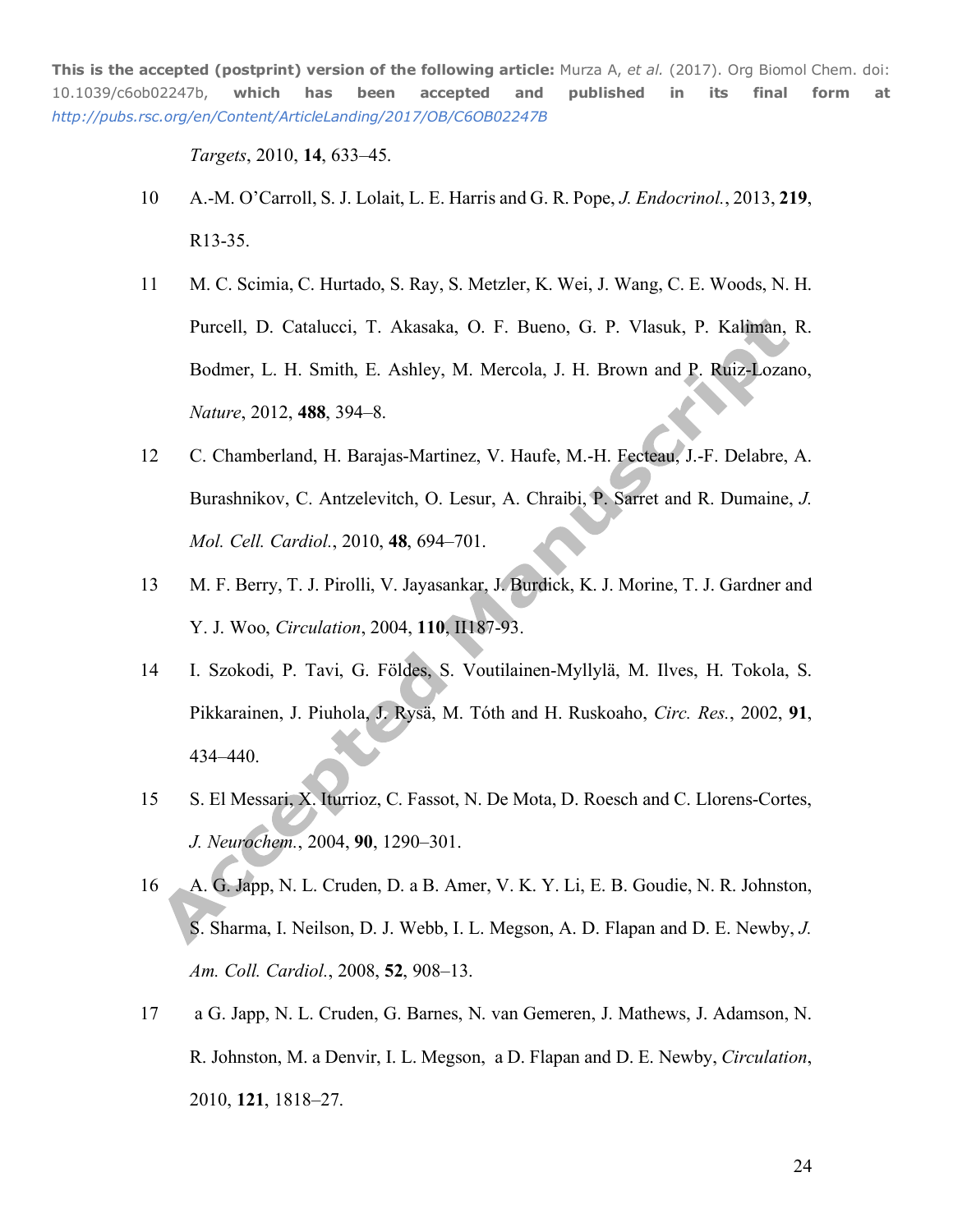- 18 J. Hamada, J. Kimura, J. Ishida, T. Kohda, S. Morishita, S. Ichihara and A. Fukamizu, *Int. J. Mol. Med.*, 2008, **22**, 547–52.
- 19 C. D'Aniello, E. Lonardo, S. Iaconis, O. Guardiola, A. M. Liguoro, G. L. Liguori, M. Autiero, P. Carmeliet and G. Minchiotti, *Circ. Res.*, 2009, **105**, 231–8.
- 20 P. Yue, H. Jin, S. Xu, M. Aillaud, A. C. Deng, J. Azuma, R. K. Kundu, G. M. Reaven, T. Quertermous and P. S. Tsao, *Endocrinology*, 2011, **152**, 59–68.
- 21 D. K. Lee, S. S. G. Ferguson, S. R. George and B. F. O'Dowd, *Biochem. Biophys. Res. Commun.*, 2010, **395**, 185–9.
- 22 S. C. Chng, L. Ho, J. Tian and B. Reversade, *Dev. Cell*, 2013, **27**, 672–80.
- 23 A. Pauli, M. L. Norris, E. Valen, G.-L. Chew, J. a Gagnon, S. Zimmerman, A. Mitchell, J. Ma, J. Dubrulle, D. Reyon, S. Q. Tsai, J. K. Joung, A. Saghatelian and A. F. Schier, *Science*, 2014, 1–13.
- 24 Z. Wang, D. Yu, M. Wang, Q. Wang, J. Kouznetsova, R. Yang, K. Qian, W. Wu, A. Shuldiner, C. Sztalryd, M. Zou, W. Zheng and D.-W. Gong, *Sci. Rep.*, 2015, **5**, 8170.
- 25 A. Murza, X. Sainsily, D. Coquerel, J. Côté, P. Marx, É. Besserer-Offroy, J.-M. Longpré, J. Lainé, B. Reversade, D. Salvail, R. Leduc, R. Dumaine, O. Lesur, M. Auger-Messier, P. Sarret and É. Marsault, *J. Med. Chem.*, 2016, **59**, 2962–2972.
- 26 D. N. Langelaan, E. M. Bebbington, T. Reddy and J. K. Rainey, *Biochemistry*, 2009, **48**, 537–548.
- 27 N. J. M. Macaluso and R. C. Glen, *ChemMedChem*, 2010, **5**, 1247–53.
- 28 X. Iturrioz, R. Gerbier, V. Leroux, R. Alvear-Perez, B. Maigret and C. Llorens-Cortes, *J. Biol. Chem.*, 2010, **285**, 32627–37.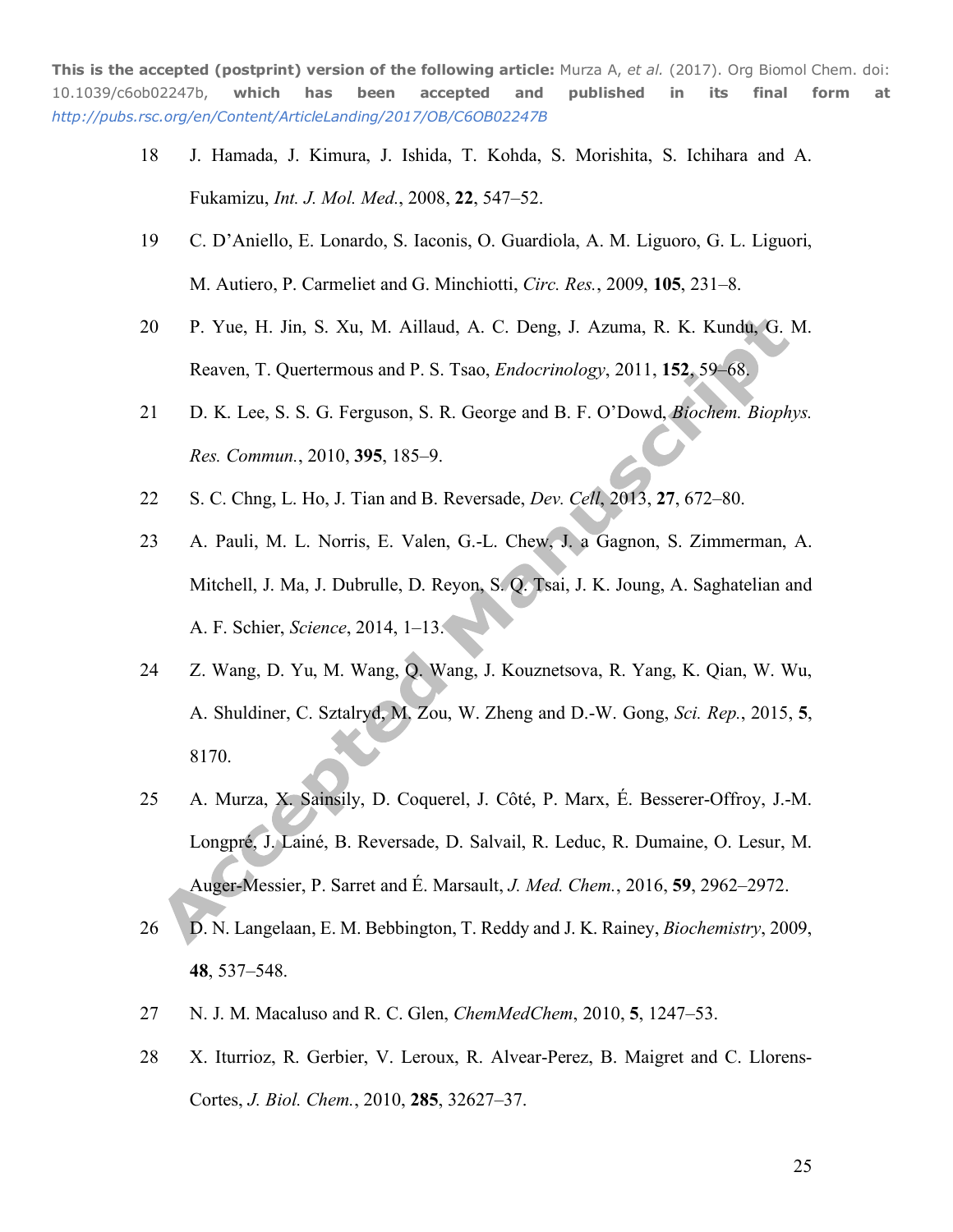- 29 A. Murza, A. Parent, E. Besserer-Offroy, H. Tremblay, F. Karadereye, N. Beaudet, R. Leduc, P. Sarret and É. Marsault, *ChemMedChem*, 2012, **7**, 318–325.
- 30 A. Murza, É. Besserer-Offroy, J. Côté, P. Bérubé, J.-M. Longpré, R. Dumaine, O. Lesur, M. Auger-Messier, R. Leduc, P. Sarret and É. Marsault, *J. Med. Chem.*, 2015, **58**, 2431–40.
- 31 E. Ceraudo, C. Galanth, E. Carpentier, I. Banegas-Font, A.-M. Schonegge, R. Alvear-Perez, X. Iturrioz, M. Bouvier and C. Llorens-Cortes, *J. Biol. Chem.*, 2014, **289**, 24599–610.
- 32 S. Narayanan, D. L. Harris, R. Maitra and S. P. Runyon, *J. Med. Chem.*, 2015, **58**, 7913–7927.
- 33 C.G. Wermuth, *The Practice of Medicinal Chemistry*, Elsevier/Academic Press, London, 2008.
- 34 N. J. M. Macaluso, S. L. Pitkin, J. J. Maguire, A. P. Davenport and R. C. Glen, *ChemMedChem*, 2011, **6**, 1017–23.
- 35 A. L. Brame, J. J. Maguire, P. Yang, A. Dyson, R. Torella, J. Cheriyan, M. Singer, R. C. Glen, I. B. Wilkinson and A. P. Davenport, *Hypertension*, 2015, **65**, 834–40.
- 36 S. J. Miller, H. E. Blackwell and R. H. Grubbs, *J. Am. Chem. Soc.*, 1996, **118**, 9606– 9614.
- 37 S. B. Garber, J. S. Kingsbury, B. L. Gray and A. H. Hoveyda, *J. Am. Chem. Soc.*, 2000, **122**, 8168–8179.
- 38 A. Patgiri, M. Z. Menzenski, A. B. Mahon and P. S. Arora, *Nat. Protoc.*, 2010, **5**, 1857–65.
- 39 M. J. Pérez de Vega, M. I. García-Aranda and R. González-Muñiz, *Med. Res. Rev.*,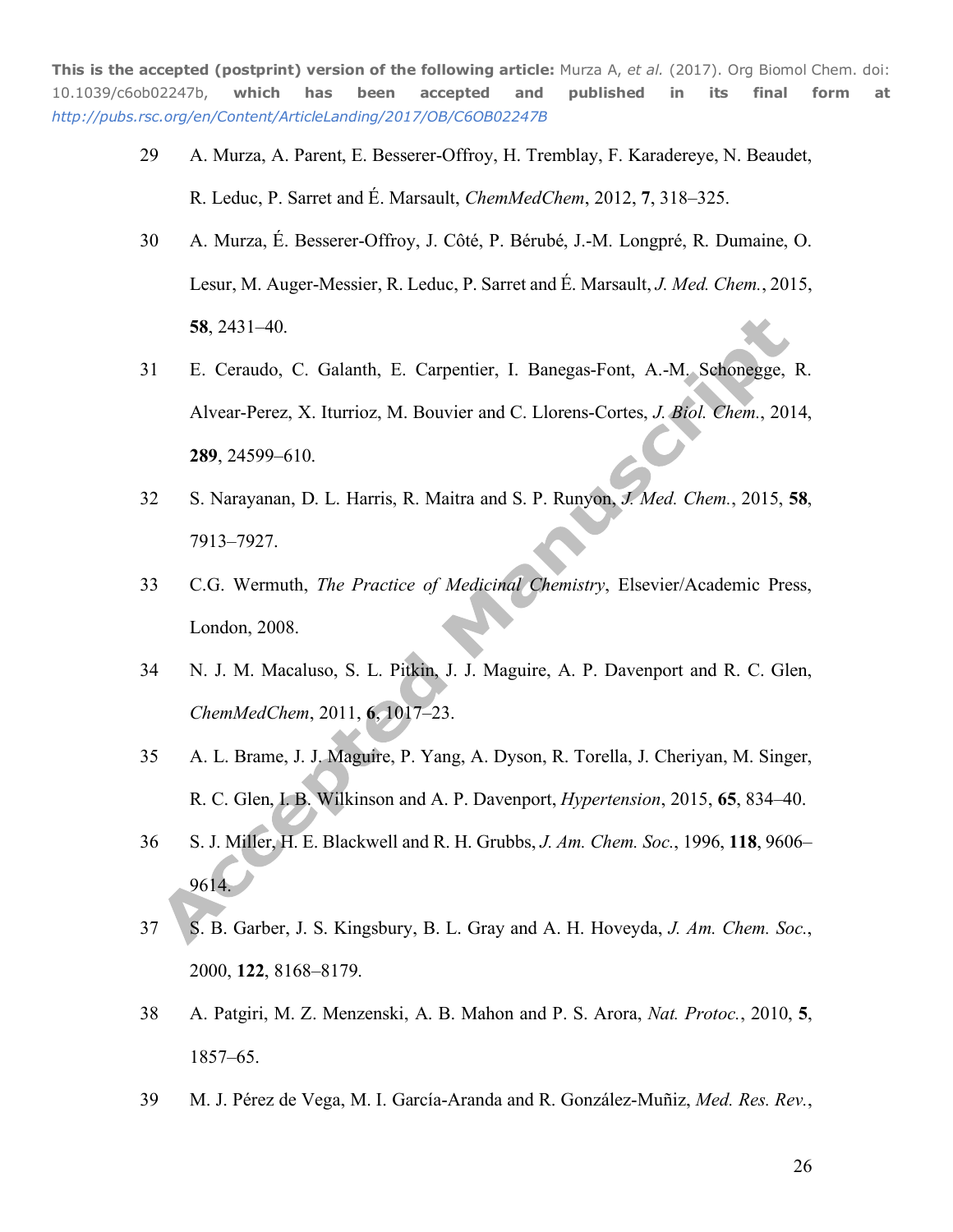2011, **31**, 677–715.

- 40 R. Gerbier, V. Leroux, P. Couvineau, R. Alvear-Perez, B. Maigret, C. Llorens-Cortes and X. Iturrioz, *FASEB J.*, 2015, **29**, 314–22.
- 41 J.-F. Margathe, X. Iturrioz, R. Alvear-Perez, C. Marsol, S. Riché, H. Chabane, N. Tounsi, M. Kuhry, D. Heissler, M. Hibert, C. Llorens-Cortes and D. Bonnet, *J. Med. Chem.*, 2014, **57**, 2908–19.
- 42 D. N. Langelaan, T. Reddy, A. W. Banks, G. Dellaire, D. J. Dupré and J. K. Rainey, *Biochim. Biophys. Acta*, 2013, **1828**, 1471–83.
- 43 B. Zimmerman, A. Beautrait, B. Aguila, R. Charles, E. Escher, A. Claing, M. Bouvier and S. A. Laporte, *Sci. Signal.*, 2012, **5**, ra33.
- 44 C. Galés, J. J. J. Van Durm, S. Schaak, S. Pontier, Y. Percherancier, M. Audet, H. Paris and M. Bouvier, *Nat. Struct. Mol. Biol.*, 2006, **13**, 778–86.
- 45 D. H. Rominger, C. L. Cowan, W. Gowen-MacDonald and J. D. Violin, *Curr. Opin. Pharmacol.*, 2014, **16C**, 108–115.
- 46 D. K. Lee, V. R. Saldivia, T. Nguyen, R. Cheng, S. R. George and B. F. O'Dowd, *Endocrinology*, 2005, **146**, 231–6.
- 47 F. Chagnon, D. Coquerel, D. Salvail, E. Marsault, R. Dumaine, M. Auger-Messier, P. Sarret and O. Lesur, *Crit. Care Med.*, 2016, 1.
- 48 P. J. Fraker and J. C. Speck, *Biochem. Biophys. Res. Commun.*, 1978, **80**, 849–857.
- 49 Y. Cheng and W. H. Prusoff, *Biochem. Pharmacol.*, 1973, **22**, 3099–108.
- 50 C. Ehrhardt, M. Schmolke, A. Matzke, A. Knoblauch, C. Will, V. Wixler and S. Ludwig, *Signal Transduct.*, 2006, **6**, 179–184.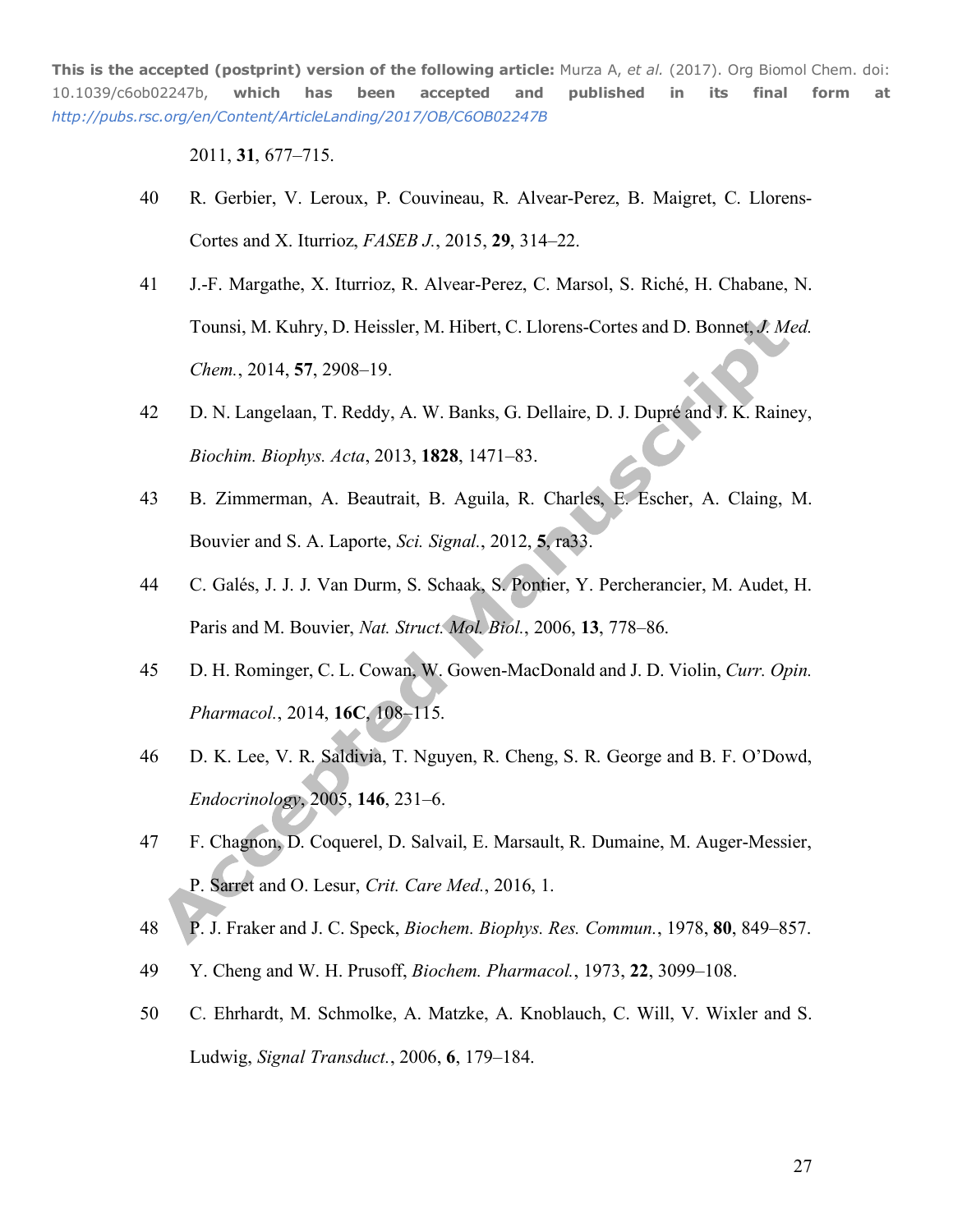A Coepice & Manuscript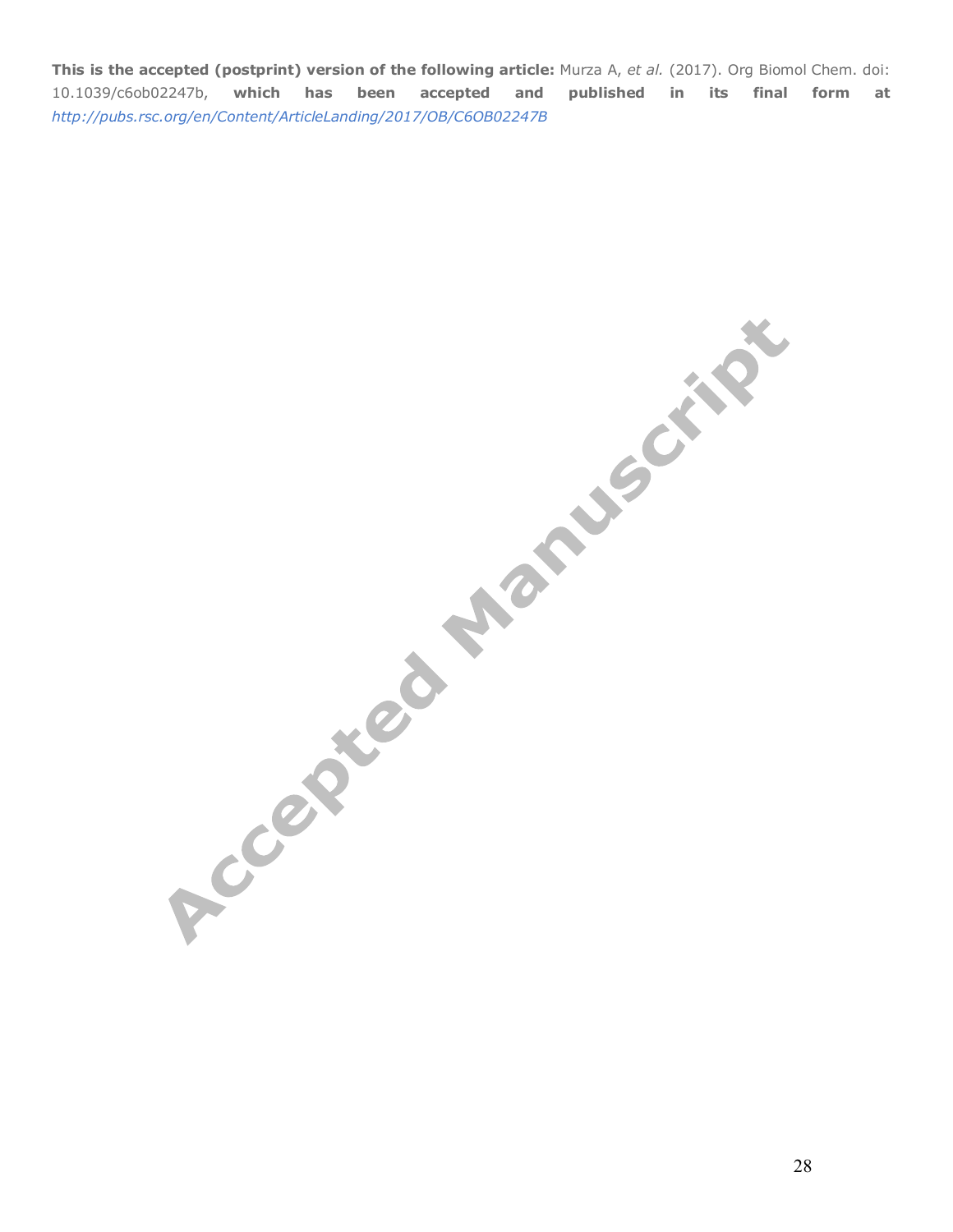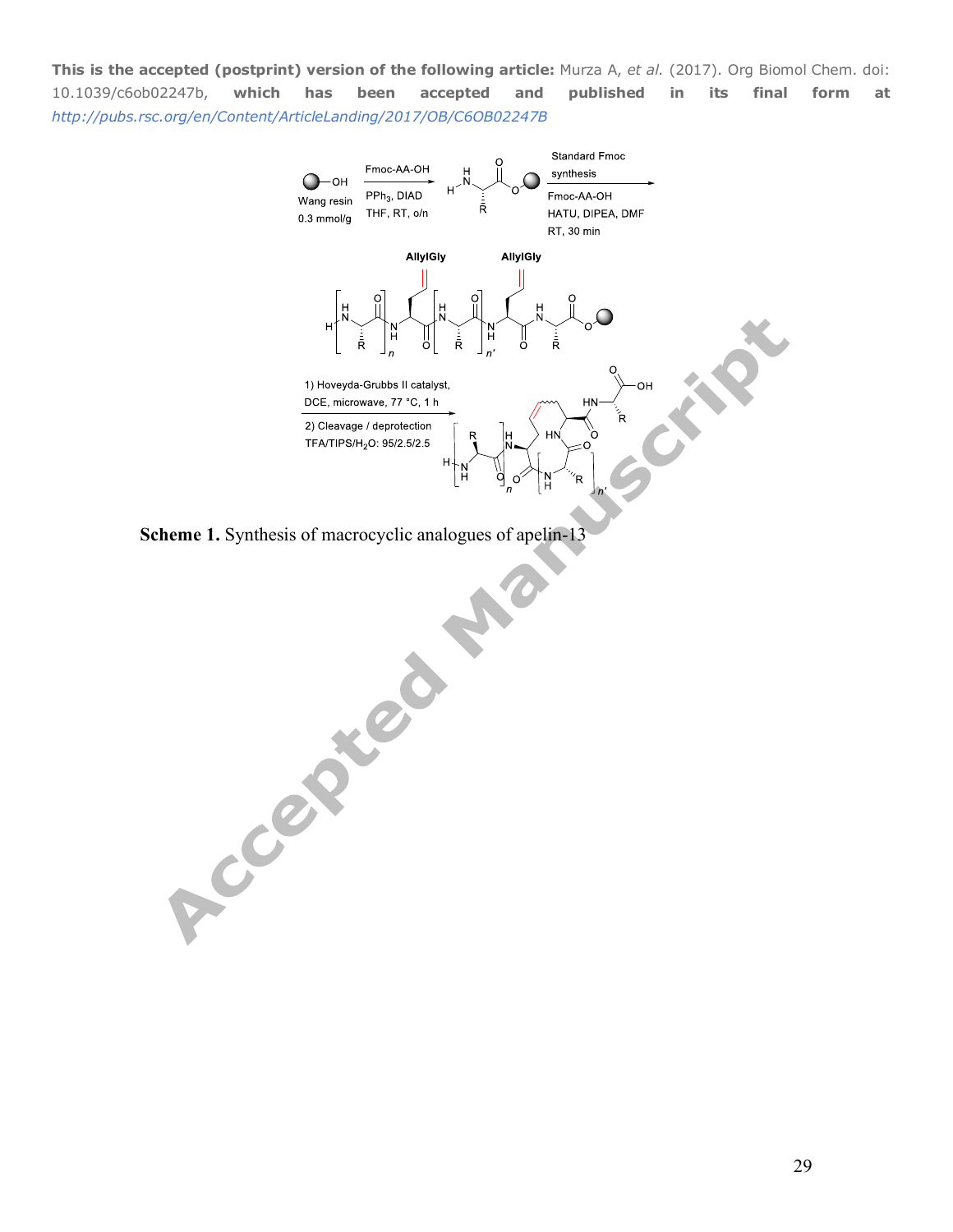

#### **Table 1.** Modifications of the C-terminal exocyclic residue

 $a$ Binding constants  $(K<sub>i</sub>)$  calculated from measured radioligand binding IC50 values using the Cheng-Prusoff equation, values represent the mean ± SEM of three determinations.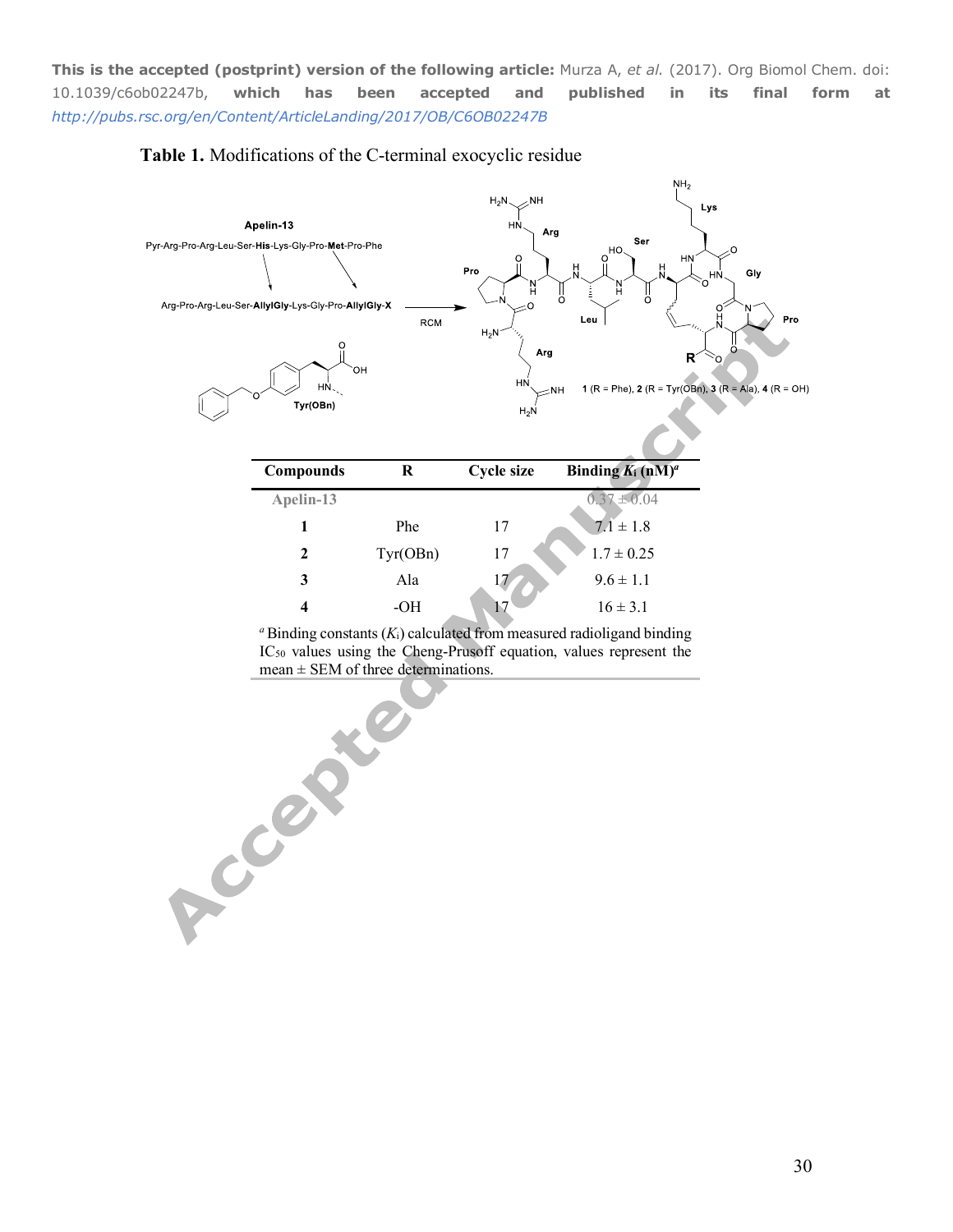**Table 2.** Influence of the Tyr(OBn) position within the cycle



| Compounds | K1                   | K2       | <b>Cycle size</b> | $\bm{\mathrm{Binding}}$ $\bm{\mathrm{A_i}}$ ( $\bm{\mathrm{mM}}$ )" |
|-----------|----------------------|----------|-------------------|---------------------------------------------------------------------|
| Apelin-13 | --                   |          |                   | $0.37 \pm 0.04$                                                     |
|           | Lys-Gly-Pro          | Tyr(OBn) | 17                | $1.7 \pm 0.25$                                                      |
| 5         | Lys-Gly-Tyr(OBn)-Pro | -OH      | 20                | $29 \pm 2.5$                                                        |
| 6         | Lys-Tyr(OBn)-Gly-Pro | $-OH$    | 20                | $662 \pm 128$                                                       |
|           |                      |          |                   |                                                                     |

 $a$ Binding constants ( $K_i$ ) calculated from measured radioligand binding IC<sub>50</sub> values using the Cheng-Prusoff equation, values represent the mean  $\pm$  SEM of three determinations.

Accept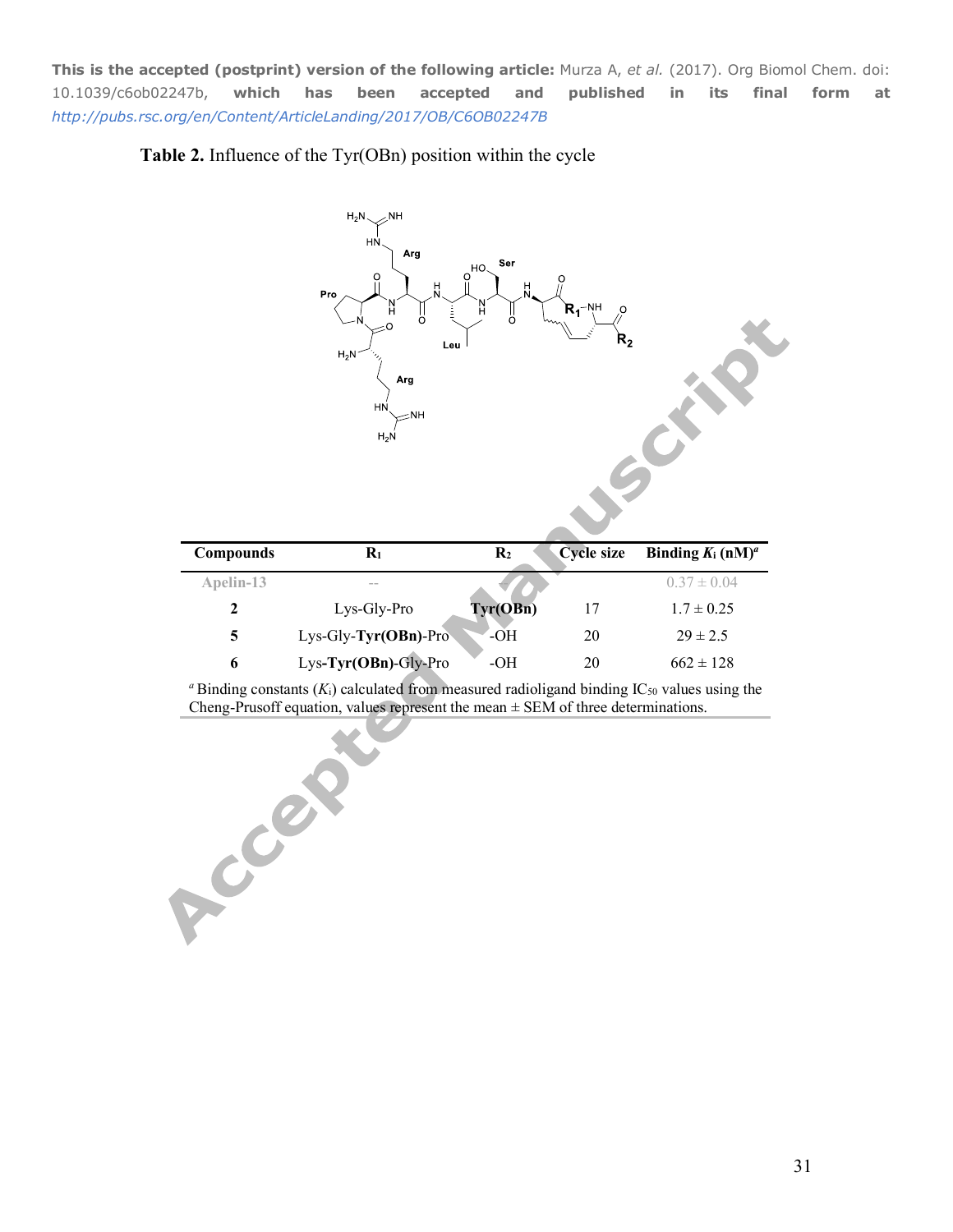



represent the mean ± SEM of three determinations.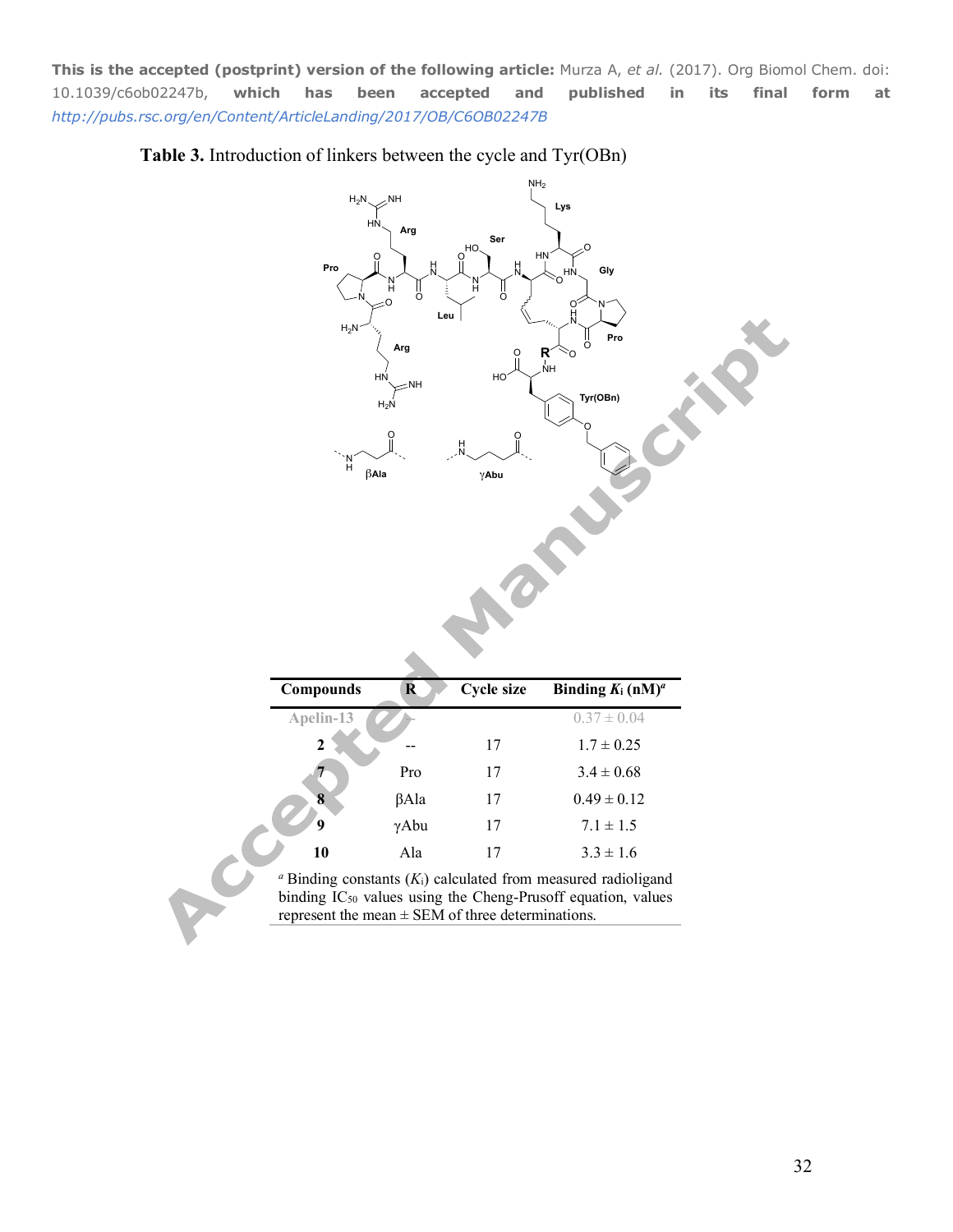#### **Table 4.** Modifications of endocyclic positions

Accept



| <b>Compounds</b> | $\mathbf{R}_1$           | $\mathbf{R}_2$ | <b>Cycle size</b> | <b>Binding <math>K_i</math> (nM)<sup>a</sup></b> |
|------------------|--------------------------|----------------|-------------------|--------------------------------------------------|
| Apelin-13        | $\sim$                   | --             |                   | $0.37 \pm 0.04$                                  |
| $\mathbf{2}$     | Lys-Gly-Pro              | Tyr(OBn)       | 17                | $1.7 \pm 0.25$                                   |
| 11               | 8-aminocaprylic          | Pro-Tyr(OBn)   | 17                | $11 \pm 3.4$                                     |
| 12               | $\beta$ Ala- $\beta$ Ala | Tyr(OBn)       | 16                | $790 \pm 107$                                    |
| 13               | $\beta$ Ala- $\beta$ Ala | $Pro-Tyr(OBn)$ | 16                | >10000                                           |
| 14               | Nle-Gly-Pro              | Tyr(OBn)       | 17                | $53 \pm 8.1$                                     |

 $a$ Binding constants  $(K<sub>i</sub>)$  calculated from measured radioligand binding IC<sub>50</sub> values using the Cheng-Prusoff equation, values represent the mean  $\pm$  SEM of three determinations.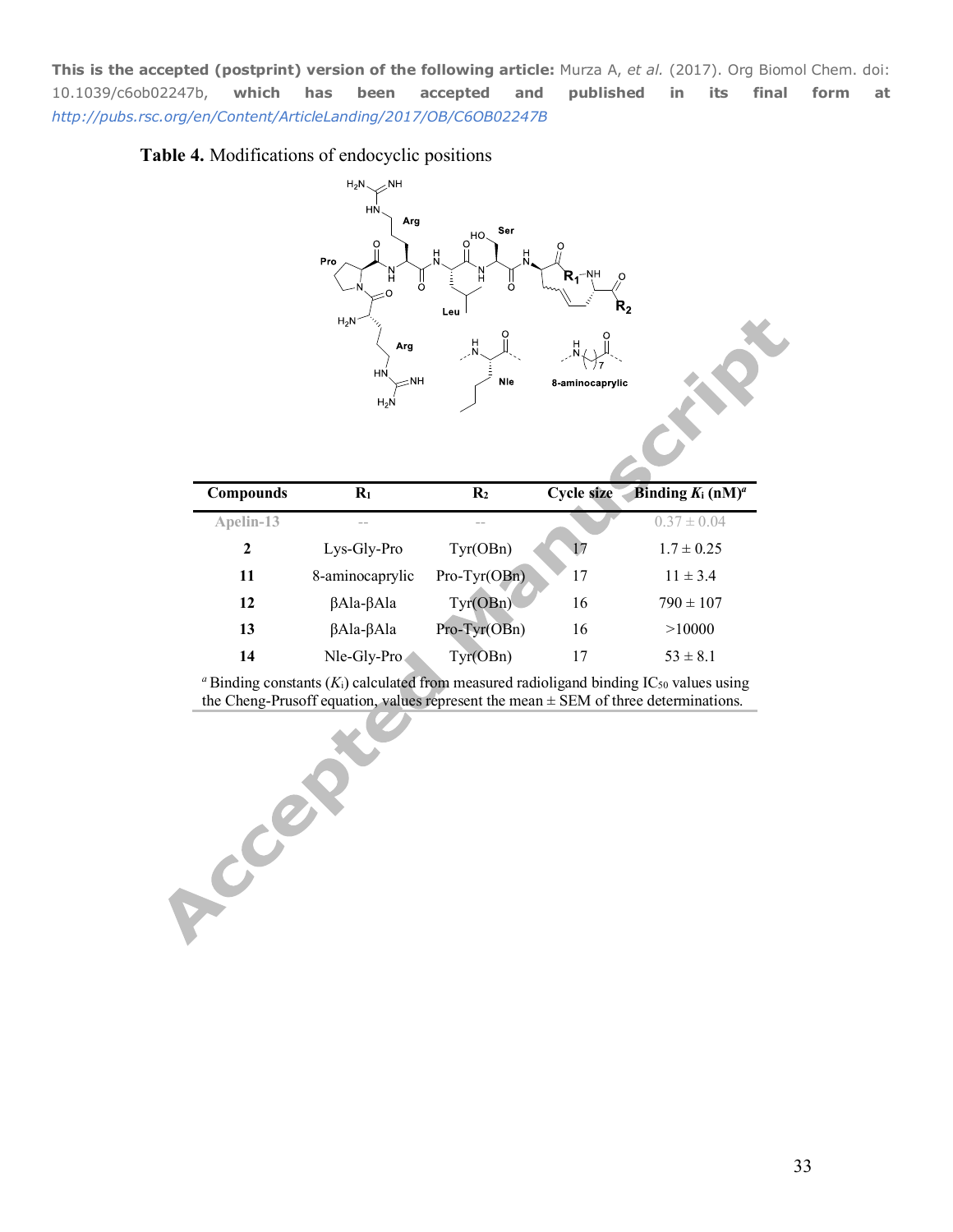

|                  | NH <sub>2</sub><br>Lys<br>Ō<br>HN<br>$R^{\overset{H}{\wedge}$<br>Gly<br>$\mathcal{L}_{\text{O}}$ HN.<br>210<br>N<br>Pro<br>ö<br>HN<br>์ O<br>HO.<br>$\frac{11}{5}$<br>Tyr(OBn)<br>O | NH <sub>2</sub><br>'N<br>H<br>O<br>Orn<br>$\frac{H}{N}$<br>O<br>$\circ$<br>Pyr<br>$\sqrt{NH_2}$<br>HN <sub>c</sub><br>ŃН<br>O<br>Desamino-Arg |                                 |  |
|------------------|-------------------------------------------------------------------------------------------------------------------------------------------------------------------------------------|-----------------------------------------------------------------------------------------------------------------------------------------------|---------------------------------|--|
| <b>Compounds</b> | ${\bf R}$                                                                                                                                                                           | Cycle size                                                                                                                                    | Binding $K_i$ (nM) <sup>a</sup> |  |
| Apelin-13        |                                                                                                                                                                                     |                                                                                                                                               | $0.37 \pm 0.04$                 |  |
| $\mathbf{2}$     | Arg-Pro-Arg-Leu-Ser                                                                                                                                                                 | 17                                                                                                                                            | $1.7 \pm 0.25$                  |  |
| 15               | Lys-Pro-Lys-Leu-Ser                                                                                                                                                                 | 17                                                                                                                                            | $6.9 \pm 0.77$                  |  |
| 16               | Orn-Pro-Orn-Leu-Ser                                                                                                                                                                 | 17                                                                                                                                            | $7.3 \pm 3.1$                   |  |
| 17               | Arg-Leu-Ser                                                                                                                                                                         | 17                                                                                                                                            | $258 \pm 47$                    |  |
| 18               | -H                                                                                                                                                                                  | 17                                                                                                                                            | $1642 \pm 797$                  |  |
| 19               | Pyr-Arg-Pro-Arg-Leu-Ser                                                                                                                                                             | 17                                                                                                                                            | $6.2 \pm 1.3$                   |  |
| <b>20</b>        | Ac-Arg-Pro-Arg-Leu-Ser                                                                                                                                                              | 17                                                                                                                                            | $3.4 \pm 1.1$                   |  |
| 21               | Desamino-Arg-Pro-Arg-Leu-Ser                                                                                                                                                        | 17                                                                                                                                            | $113 \pm 28$                    |  |

 $a$ Binding constants ( $K_i$ ) calculated from measured radioligand binding IC<sub>50</sub> values using the Cheng-Prusoff equation, values represent the mean  $\pm$  SEM of three determinations.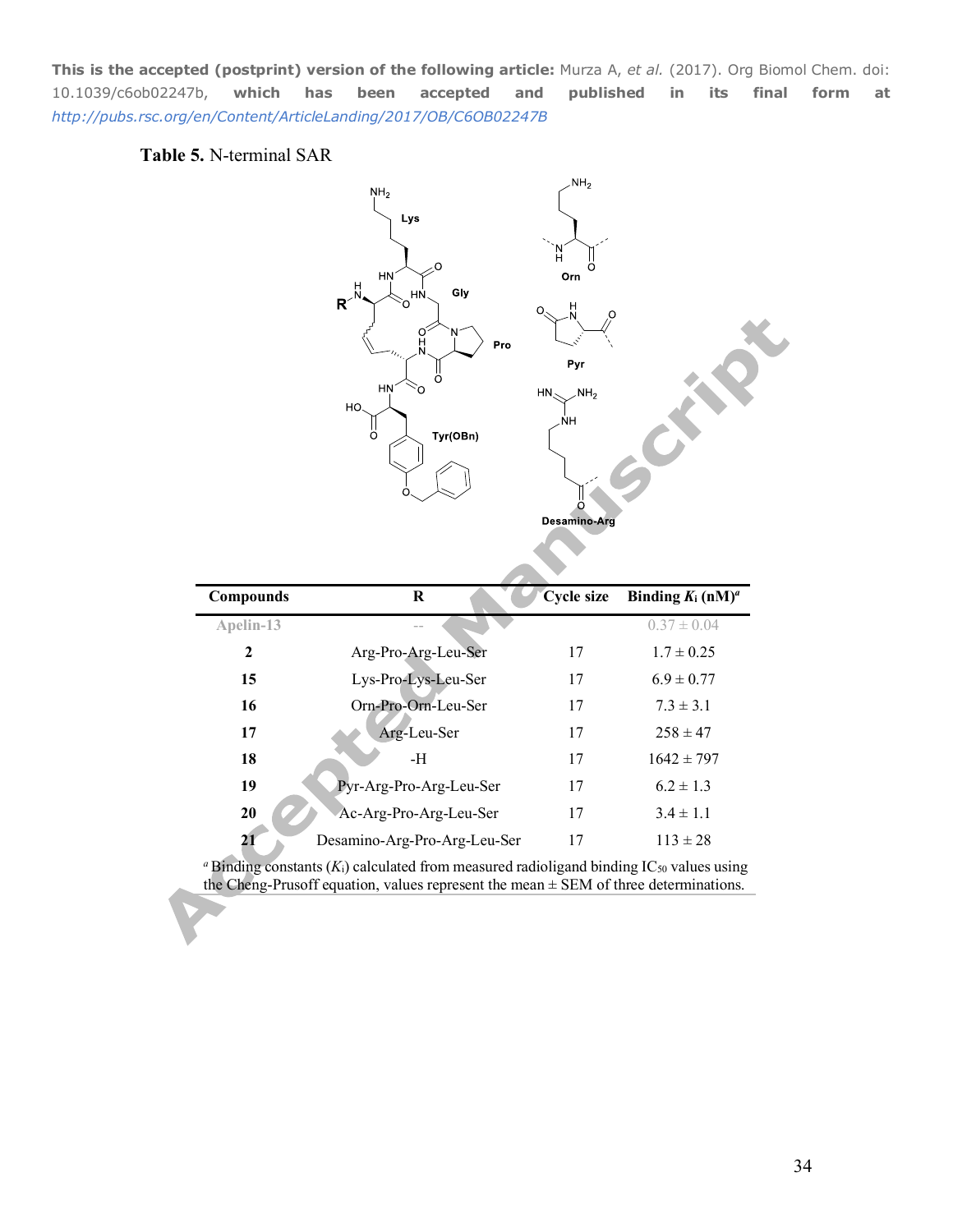**Table 6.** Effect of macrocycles on  $Ga_{i1}$  and  $Ga_{oA}$  activation as well as  $\beta$ -arrestin1 and 2 recruitment

|                          | Ga <sub>i1</sub> | $Ga_{oA}$        | $\beta$ -arrestin1 | $\beta$ -arrestin2 |  |
|--------------------------|------------------|------------------|--------------------|--------------------|--|
|                          |                  | $EC_{50} (nM)^a$ |                    |                    |  |
| Apelin-13                | $1,0 \pm 0,2$    | $2,3 \pm 0,2$    | $73 \pm 4,8$       | $69 \pm 12$        |  |
| 1                        | $59 \pm 14$      | $189 \pm 63$     | >10000             | >10000             |  |
| $\overline{\mathbf{c}}$  | $35 \pm 11$      | $27 \pm 32$      | $553 \pm 27$       | $893 \pm 262$      |  |
| $\mathfrak{Z}$           | $7,5 \pm 3,2$    | $22 \pm 11$      | $622 \pm 30$       | $657 \pm 198$      |  |
| $\overline{\mathcal{L}}$ | $62 \pm 18$      | $64 \pm 2,2$     | >10000             | >10000             |  |
| 5                        | $82 \pm 12$      | $156 \pm 23$     | >10000             | >10000             |  |
| $\boldsymbol{6}$         |                  |                  |                    |                    |  |
| 7                        | $22 \pm 7,4$     | $30 \pm 8$       | $836 \pm 132$      | $854 \pm 193$      |  |
| 8                        | $24 \pm 8,5$     | $21 \pm 7,1$     | $457 \pm 17$       | $524 \pm 126$      |  |
| 9                        | $130 \pm 45$     | $146 \pm 76$     | $5602 \pm 863$     | $4656 \pm 706$     |  |
| 10                       | $62 \pm 16$      | $95 \pm 23$      | $1399 \pm 413$     | $2279 \pm 606$     |  |
| 11                       | $190 \pm 38$     | $174 \pm 47$     | >10000             | >10000             |  |
| 12                       |                  |                  |                    |                    |  |
| 13                       | >10000           | >10000           | >10000             | >10000             |  |
| 14                       | $87 + 25$        | $110 \pm 22$     | $2512 \pm 781$     | $2646 \pm 334$     |  |
| 15                       | $56 \pm 8,8$     | $50 \pm 12$      | >10000             | >10000             |  |
| 16                       | $234 \pm 38$     | $332 \pm 83$     | >10000             | >10000             |  |
| 17                       |                  |                  |                    |                    |  |
| 18                       |                  |                  |                    |                    |  |
| 19                       | $33 \pm 6,0$     | $35 \pm 2,5$     | $787 \pm 156$      | $1022 \pm 240$     |  |
| 20                       | $167 \pm 73$     | $237 \pm 88$     | $5555 \pm 2555$    | $7042 \pm 90$      |  |
| 21                       | $191 \pm 65$     | $180 \pm 26$     | >10000             | >10000             |  |

<sup>*a*</sup> Concentration that produces 50% dissociation of the Gα<sub>i1</sub> and Gα<sub>oA</sub> subunits and recruitment of β-arrestin1 and 2, values represent the mean ± SEM of three determinations**.** Analogues in bold were tested for their impact to lower the mean arterial pressure in rats.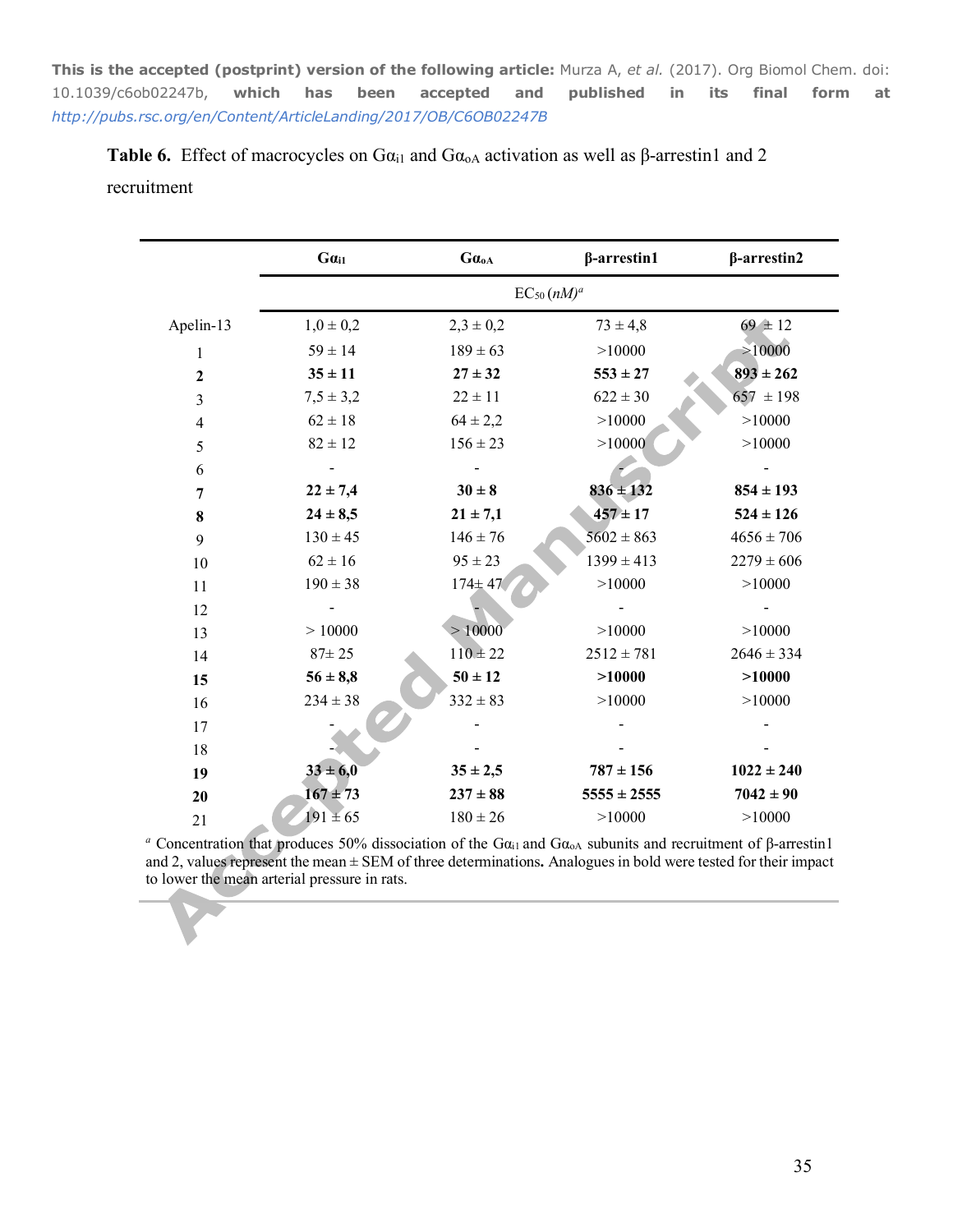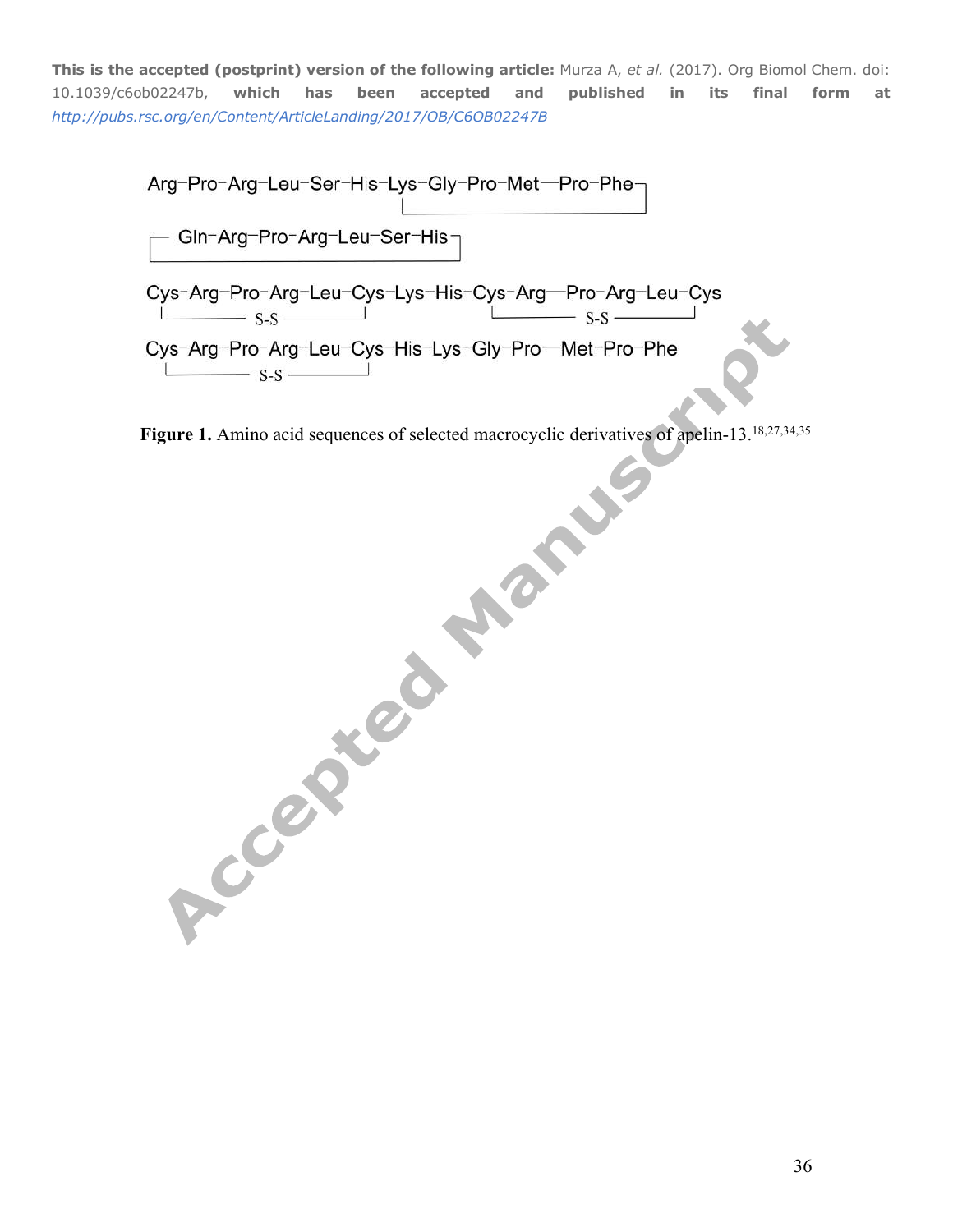

**Figure 2.** Functional activity of apelin-13 and a selection of macrocyclic analogues. Doseresponse curves were determined using BRET-based assays, monitoring  $Ga_{11}(A)$  and  $Ga_{0A}$ **(B)** activation and β-arrestin1 **(C)** and β-arrestin2 recruitment **(D)**. Data are expressed as a percentage of apelin-13 maximal response. Data are the mean  $\pm$  SEM of three independent experiments performed in triplicate.